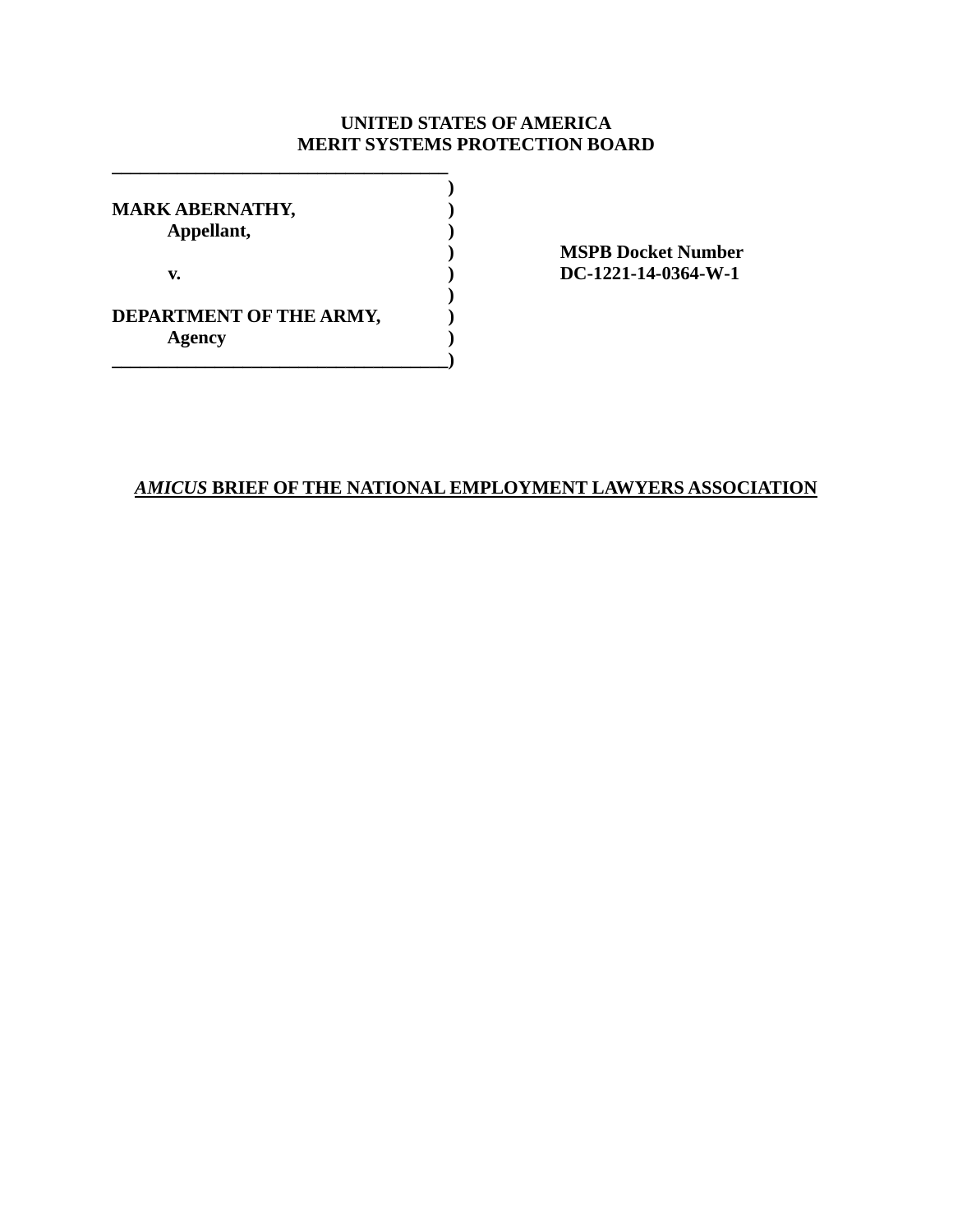# **Table of Contents**

|                | <b>STATEMENT OF INTEREST</b> |  |                             |                                       |                                                                                                                                      |                |                                                                             | 1              |
|----------------|------------------------------|--|-----------------------------|---------------------------------------|--------------------------------------------------------------------------------------------------------------------------------------|----------------|-----------------------------------------------------------------------------|----------------|
|                |                              |  |                             |                                       | STATEMENT OF THE ISSUES AND NELA'S SUMMARY RESPONSES                                                                                 |                |                                                                             | $\overline{2}$ |
| <b>SUMMARY</b> |                              |  |                             |                                       |                                                                                                                                      |                |                                                                             | $\overline{2}$ |
|                | <b>BACKGROUND</b>            |  |                             |                                       |                                                                                                                                      |                |                                                                             | $\overline{4}$ |
|                | <b>ARGUMENT</b>              |  |                             |                                       |                                                                                                                                      |                |                                                                             | $\tau$         |
| $I_{\cdot}$    |                              |  |                             |                                       | where the Retaliatory Act Occurred While the Individual Was an Applicant                                                             |                | The WPA Covers Applicants Who Made Protected Disclosures Prior to Applying, | $\tau$         |
|                | A.                           |  |                             | Job Applicants are Covered by the WPA |                                                                                                                                      |                |                                                                             | 8              |
|                | B <sub>1</sub>               |  | Application for Employment. |                                       | The Board Has Previously Held that Disclosures are Protected<br>Even If Not Made During the Pendency of Employment or                |                |                                                                             | 10             |
|                | $\mathcal{C}$ .              |  |                             |                                       | Case Law Involving Former Employees Is Not Relevant to the<br>Application of the WPA to Applicants for Federal Employment            |                |                                                                             | 14             |
| II.            |                              |  |                             |                                       | The Decision Below Ignores the Perception Theory of Whistleblower Reprisal                                                           |                |                                                                             | 17             |
| III.           |                              |  |                             |                                       | The Decision Below Is Contrary to the Public Policy of Broadly Construing<br>Whistleblower Reprisal Protections as Remedial Statutes | $\overline{a}$ |                                                                             | 17             |
| IV.            | Coverage and Standing        |  |                             |                                       | Whistleblower Reprisal Statutes Often Overlap, with Potentially Concurrent                                                           |                |                                                                             | 25             |
|                | <b>CONCLUSION</b>            |  |                             |                                       |                                                                                                                                      |                |                                                                             | 27             |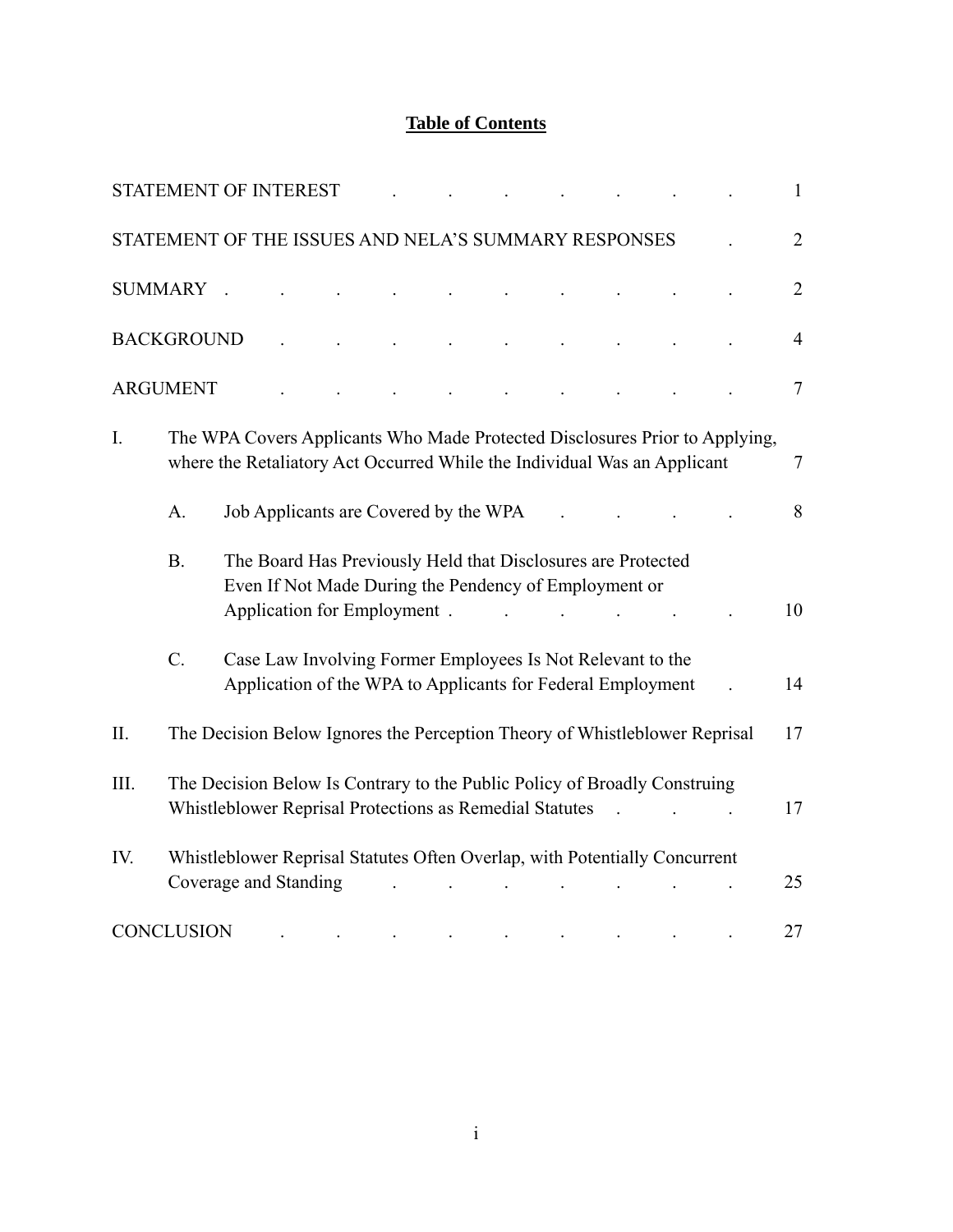# **Table of Authorities**

# **Cases:**

| Cases principally relied upon are marked with an asterisk.                                                                                                                                                                                 |              |
|--------------------------------------------------------------------------------------------------------------------------------------------------------------------------------------------------------------------------------------------|--------------|
| Amarille v. Office of Personnel Management, 28 F. App'x 931 (Fed. Cir. 2001)                                                                                                                                                               | 14           |
| Bechtel v. Competitive Techs., Inc., ARB No. 09-052, ALJ No. 2005-SOX-033<br>$(ARB Sept. 30, 2011)$ .<br>and the contract of the contract of the                                                                                           | 20           |
| Bell v. Equal Employment Opportunity Commission, 15 M.S.P.R. 491 (1983)                                                                                                                                                                    | 14           |
| Board of Trustees of the Hotel & Restaurant Employees Local 25 v. JPR, Inc.,<br>136 F.3d 794 (D.C. Cir. 1998)<br>$\mathbf{r} = \mathbf{r} \times \mathbf{r}$ , where $\mathbf{r} = \mathbf{r} \times \mathbf{r}$                           | 21           |
| Bobreski v. J. Givoo Consultants, Inc., ARB No. 13-001, ALJ No. 2008-ERA-3<br>$(ARB Aug. 29, 2014)$ .                                                                                                                                      | 21           |
| Boyd v. Department of Homeland Security, MSPB Docket No. AT-1221-13-3375-W-1<br>(Nov. 14, 2014)<br>$\mathcal{L}^{\mathcal{A}}$ and $\mathcal{L}^{\mathcal{A}}$ are the set of the set of the set of the set of $\mathcal{L}^{\mathcal{A}}$ | 13, 17       |
| Chafin v. Chafin, 568 U.S., 133 S. Ct. 1017, 1023 (2013)                                                                                                                                                                                   | 16           |
| Coleman v. District of Columbia, 794 F.3d 49 (D.C. Cir. 2015)                                                                                                                                                                              | $\mathbf{1}$ |
| Couch v. Department of Energy, EEOC Appeal No. 0120131136 (Aug. 13, 2013).                                                                                                                                                                 | 26           |
| Day v. Department of Homeland Security, 2013 MSPB 49 (2013)                                                                                                                                                                                | 1, 7         |
| DeFord v. Secretary of Labor, 700 F.2d 281 (6th Cir. 1983).                                                                                                                                                                                | 22           |
| DeMasters v. Carilion Clinic, 796 F.3d 409 (4th Cir. 2015).                                                                                                                                                                                | 22           |
| * Dorney v. Department of the Army, $117$ M.S.P.R. 480 (2012)                                                                                                                                                                              | $11 - 12$    |
| Fiorello v. Department of Justice, 795 F.2d 1544 (Fed. Cir. 1986)                                                                                                                                                                          | 5            |
| Fishbein v. Department of Health & Human Services, 102 M.S.P.R. 4 (2006)                                                                                                                                                                   | 11           |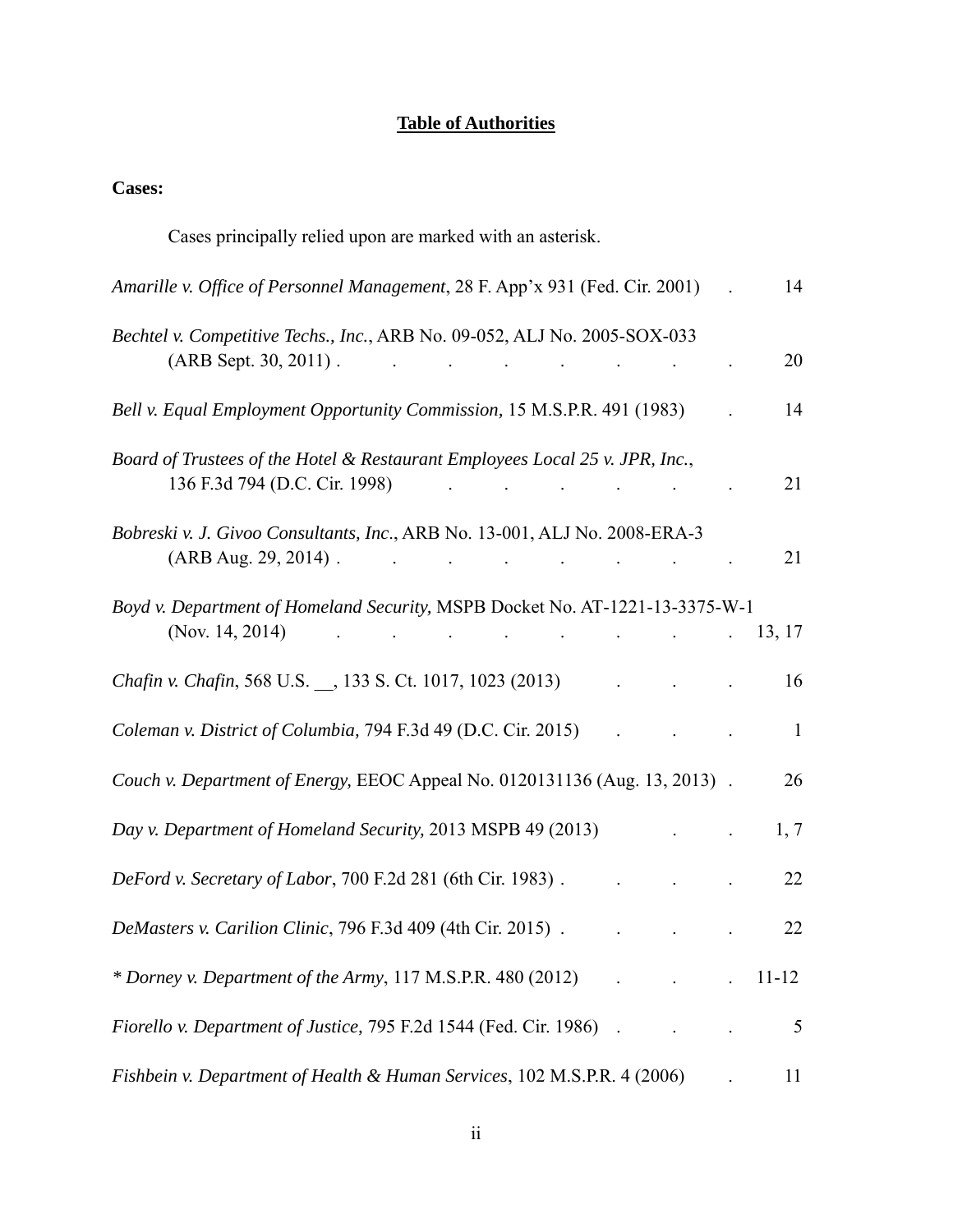| Fishgold v. Sullivan Drydock & Repair Corp., 328 U.S. 275 (1946).                                                        | 24        |
|--------------------------------------------------------------------------------------------------------------------------|-----------|
| Flanagan v. Bechtel Power Corp., 81-ERA-7 (Sec'y June 27, 1986)                                                          | 21        |
| Gerlach v. Federal Trade Commission 9 M.S.P.R. 268 (1981)                                                                | 5         |
| Glover v. Department of the Army, 94 M.S.P.R. 534 (2003).                                                                | 19        |
| * Greenup v. Department of Agriculture, 106 M.S.P.R. 202, 2007 MSPB 167 (2007)                                           | $10 - 11$ |
| Guzman v. Office of Personnel Management, 53 F. App'x 927 (Fed. Cir. 2002)                                               | 14        |
|                                                                                                                          | 7, 17     |
| IBM Corp. v. United States, 58 F. App'x 851 (Fed. Cir. 2003)                                                             | 15        |
| International Elec. Tech. Corp. v. Hughes Aircraft Co., 476 F.3d 1329 (Fed. Cir. 2007)                                   | 15        |
| Jenkins v. U.S. Environmental Protection Agency, 92-CAA-6 (Sec'y, May 18, 1994)                                          | 27        |
|                                                                                                                          | 17        |
| <i>Kansas Gas &amp; Elec. Co. v. Brock, 780 F.2d 1505 (10th Cir. 1985)</i>                                               | 22        |
| Kester v. Carolina Power & Light Co., ARB No. 02-007, ALJ No. 2000-ERA-031<br>$(ARB Sept. 30, 2003)$ .                   | 20        |
| Ma v. Department of Health and Human Services, EEOC Appeal Nos. 01962389,<br>$01962390$ (May 29, 1998) $\qquad \qquad$ . | 26        |
| Macy v. Dep't of Justice, EEOC Appeal No. 0120120821 (April 20, 2012).                                                   | 26        |
| Makovsky v. Department of the Navy, EEOC Appeal No. 01A60197 (April 7, 2006)                                             | 26        |
| Makuch v. Department of Defense, EEOC Appeal No. 0120114324 (Dec. 12, 2012)                                              | 26        |
| Marchese v. Department of the Navy, 65 M.S.P.R. 104 (1994)                                                               | 12        |
| Mares v. Department of the Army, EEOC Appeal No. 01960499 (Jan. 29, 1998)                                                | 22        |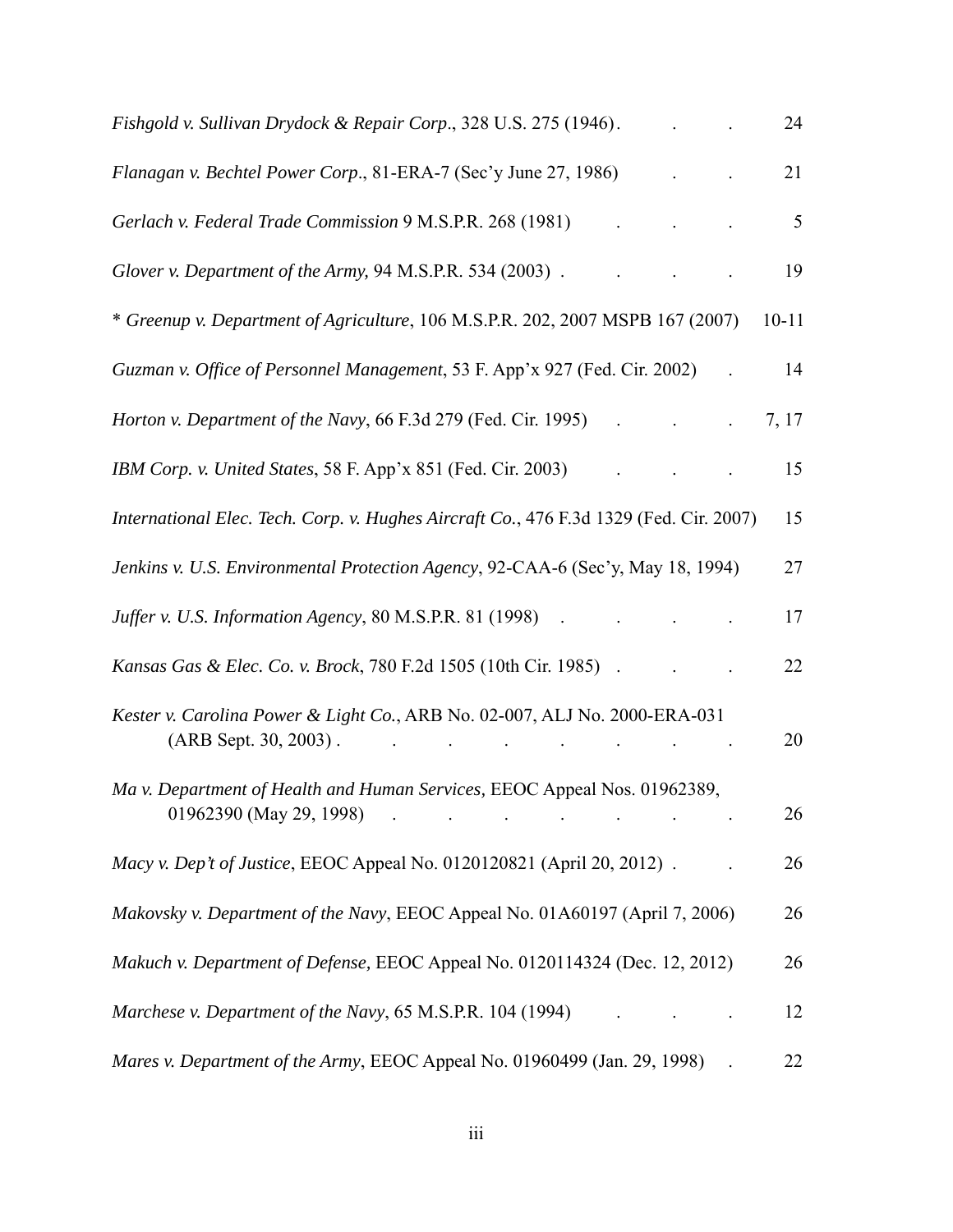| McKinney v. Missouri-Kansas-Texas R. Co., 357 U.S. 265 (1958).                                                                    |  | 24              |
|-----------------------------------------------------------------------------------------------------------------------------------|--|-----------------|
| Meuwissen v. Department of Interior, 234 F.3d 9 (Fed. Cir. 2000)<br>$\sim$                                                        |  | $7\phantom{.0}$ |
| Minnard v. Nerco Delamar Co., Case No. 92-SWD-1 (Sec'y, Jan. 25, 1994)                                                            |  | 27              |
| Moore v. Glickman, 113 F.3d 988 (9th Cir. 1997)<br>and the contract of the                                                        |  | 10              |
| Morrison v. Department of the Army, 77 M.S.P.R. 655 (1998)                                                                        |  | 19              |
| Mt. Healthy City School District v. Doyle, 429 U.S. 274 (1977)                                                                    |  | 5               |
| Nasuti v. Merit Systems Protection Board, 376 F. App'x 29 (Fed. Cir. 2010)                                                        |  | 14              |
| Pastor v. Department of Veterans Affairs, 87 M.S.P.R. 609 (2001).                                                                 |  | 19              |
| Phelps Dodge Corp. v. NLRB, 313 U.S. 177 (1941).                                                                                  |  | 21              |
| <i>Preiser v. Newkirk</i> , 422 U.S. 395 (1975)                                                                                   |  | 16              |
| Princeton Univ. v. Schmid, 455 U.S. 100 (1982) (per curiam)                                                                       |  | 16              |
| Redschlag v. Department of the Army, 89 M.S.P.R. 589 (2001)                                                                       |  | 13              |
| Reed v. Department of Veterans Affairs, 122 M.S.P.R. 165 (2015) .                                                                 |  | 17              |
| <i>Robinson v. Shell Oil, 519 U.S. 337 (1997)</i><br>$\sim$                                                                       |  | 22              |
| Savage v. Department of the Army, 122 M.S.P.R. 612 (2015)                                                                         |  | 22              |
| Schneider v. Department of Homeland Security, 98 M.S.P.R. 377 (2005)                                                              |  | 12              |
| Silva v. Department of Homeland Security 112 M.S.P.R. 362 (2009)                                                                  |  | 23, 26          |
| Special Counsel ex rel. Hardy v. Department of Health & Human Services,                                                           |  | 26              |
| Special Counsel ex rel. Rector v. National Credit Union Administration,<br>MSPB Docket No. CB-1208-16-0012-U-1 (January 29, 2016) |  | 13              |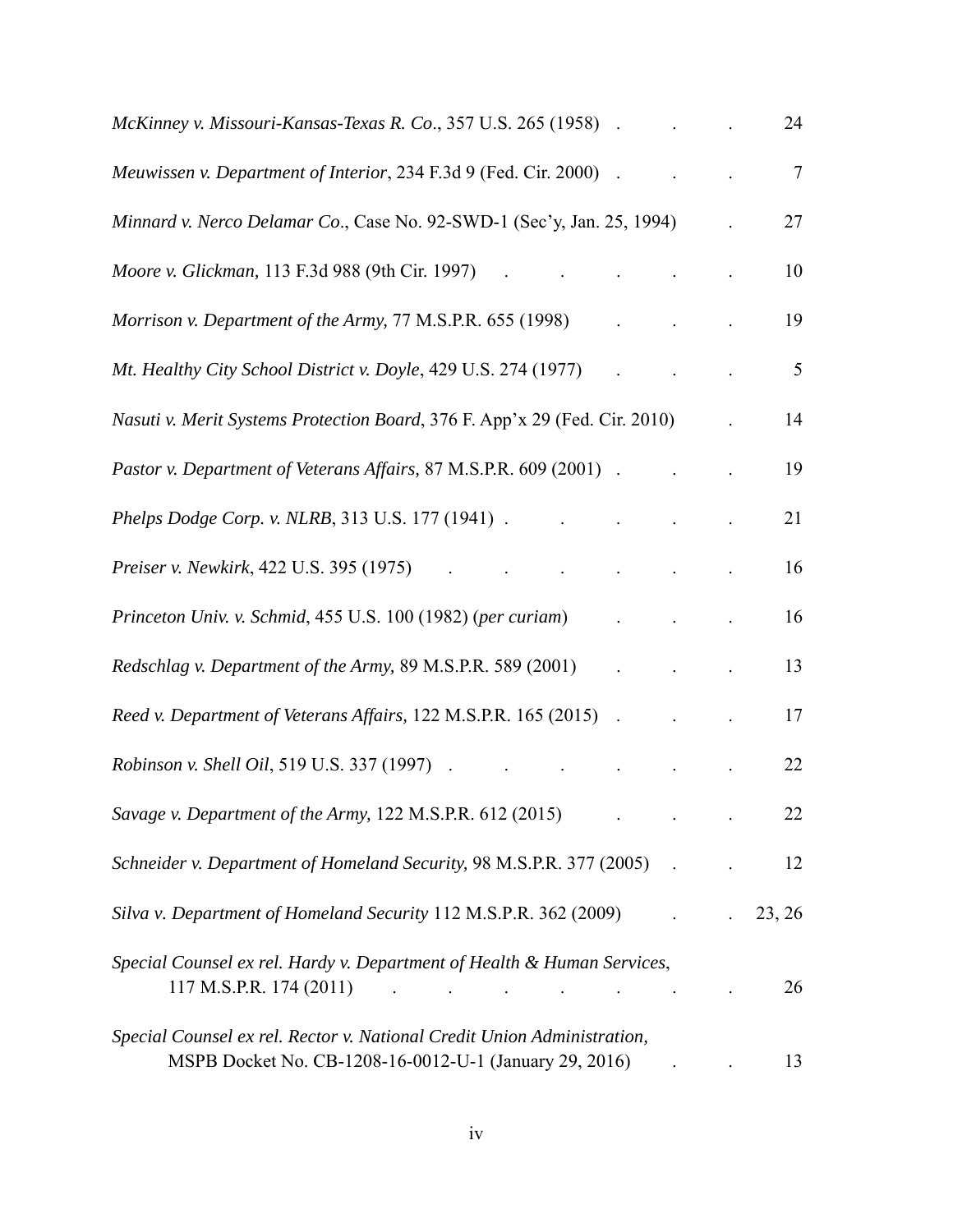| Special Counsel v. Smith, 2011 MSPB 69 (2011)                                                                                                                 | 15              |
|---------------------------------------------------------------------------------------------------------------------------------------------------------------|-----------------|
| Sternberg v. Department of State, EEOC Request No. 05890976 (Jan. 8, 1990)                                                                                    | 22              |
| Trueblood v. Von Roll Am., Inc., ALJ Nos. 2002-WPC-003 to 006, 2003-WPC-001<br>$(ALJ Mar. 26, 2003)$ .<br>the contract of the contract of the contract of the | $26 - 27$       |
| United States v. Massey, 380 F.3d 437 (8th Cir. 2004)                                                                                                         | 10              |
| Usharauli v. Department of Health and Human Services, 116 M.S.P.R. 383 (2011).                                                                                | 19              |
| Veretto v. United States Postal Service, EEOC Appeal No. 0120110873 (July 1, 2011)                                                                            | 26              |
| Watson v. Department of Justice, 64 F.3d 1524 (Fed. Cir. 1995)                                                                                                | $7\phantom{.0}$ |
| * Weed v. Social Security Administration, 113 M.S.P.R. 221 (2010).                                                                                            | 13              |
| Whittacre v. Office of Personnel Management, 120 M.S.P.R. 114 (2013)                                                                                          | 23              |

# **Statutes:**

| 5 U.S.C. § 1204(h)            |                                                                                                                             |  |                                                                                                                                                                                                                                                                                                                                                                                                     |                                                                                                                    |                                                                 |                 | 15 |
|-------------------------------|-----------------------------------------------------------------------------------------------------------------------------|--|-----------------------------------------------------------------------------------------------------------------------------------------------------------------------------------------------------------------------------------------------------------------------------------------------------------------------------------------------------------------------------------------------------|--------------------------------------------------------------------------------------------------------------------|-----------------------------------------------------------------|-----------------|----|
| 5 U.S.C. § 1221               |                                                                                                                             |  |                                                                                                                                                                                                                                                                                                                                                                                                     |                                                                                                                    | the contract of the contract of the contract of the contract of |                 | 8  |
| 5 U.S.C. $\S$ 1221(e)(1).     | $\mathcal{L}^{\mathcal{L}}$ and $\mathcal{L}^{\mathcal{L}}$ and $\mathcal{L}^{\mathcal{L}}$ and $\mathcal{L}^{\mathcal{L}}$ |  | $\mathbf{r} = \left\{ \begin{array}{ll} 0 & \mathbf{r} \in \mathbb{R}^n, \ \mathbf{r} \in \mathbb{R}^n, \ \mathbf{r} \in \mathbb{R}^n, \ \mathbf{r} \in \mathbb{R}^n, \ \mathbf{r} \in \mathbb{R}^n, \ \mathbf{r} \in \mathbb{R}^n, \ \mathbf{r} \in \mathbb{R}^n, \ \mathbf{r} \in \mathbb{R}^n, \ \mathbf{r} \in \mathbb{R}^n, \ \mathbf{r} \in \mathbb{R}^n, \ \mathbf{r} \in \mathbb{R}^n, \ \$ | $\Box$                                                                                                             |                                                                 |                 | 20 |
| 5 U.S.C. § 2302(a)            |                                                                                                                             |  |                                                                                                                                                                                                                                                                                                                                                                                                     |                                                                                                                    |                                                                 |                 | 8  |
| $5 U.S.C.$ $§$ $2302(b)(1)$ . |                                                                                                                             |  |                                                                                                                                                                                                                                                                                                                                                                                                     |                                                                                                                    | the contract of the contract of the contract of                 | 4, 8, 26        |    |
| $5 U.S.C. § 2302(b)(3)$ .     |                                                                                                                             |  | and the state of the state                                                                                                                                                                                                                                                                                                                                                                          |                                                                                                                    |                                                                 |                 | 8  |
| $5 U.S.C. § 2302(b)(6)$ .     |                                                                                                                             |  |                                                                                                                                                                                                                                                                                                                                                                                                     | $\Box$                                                                                                             | $\mathcal{L}^{\text{max}}$ and $\mathcal{L}^{\text{max}}$       |                 | 8  |
| $5 U.S.C. § 2302(b)(8)$ .     |                                                                                                                             |  |                                                                                                                                                                                                                                                                                                                                                                                                     |                                                                                                                    |                                                                 | . <i>passim</i> |    |
| $5 U.S.C. § 2302(b)(9)$ .     |                                                                                                                             |  |                                                                                                                                                                                                                                                                                                                                                                                                     | $\mathcal{A}(\mathcal{A})$ and $\mathcal{A}(\mathcal{A})$ are all the set of the set of $\mathcal{A}(\mathcal{A})$ |                                                                 |                 | 8  |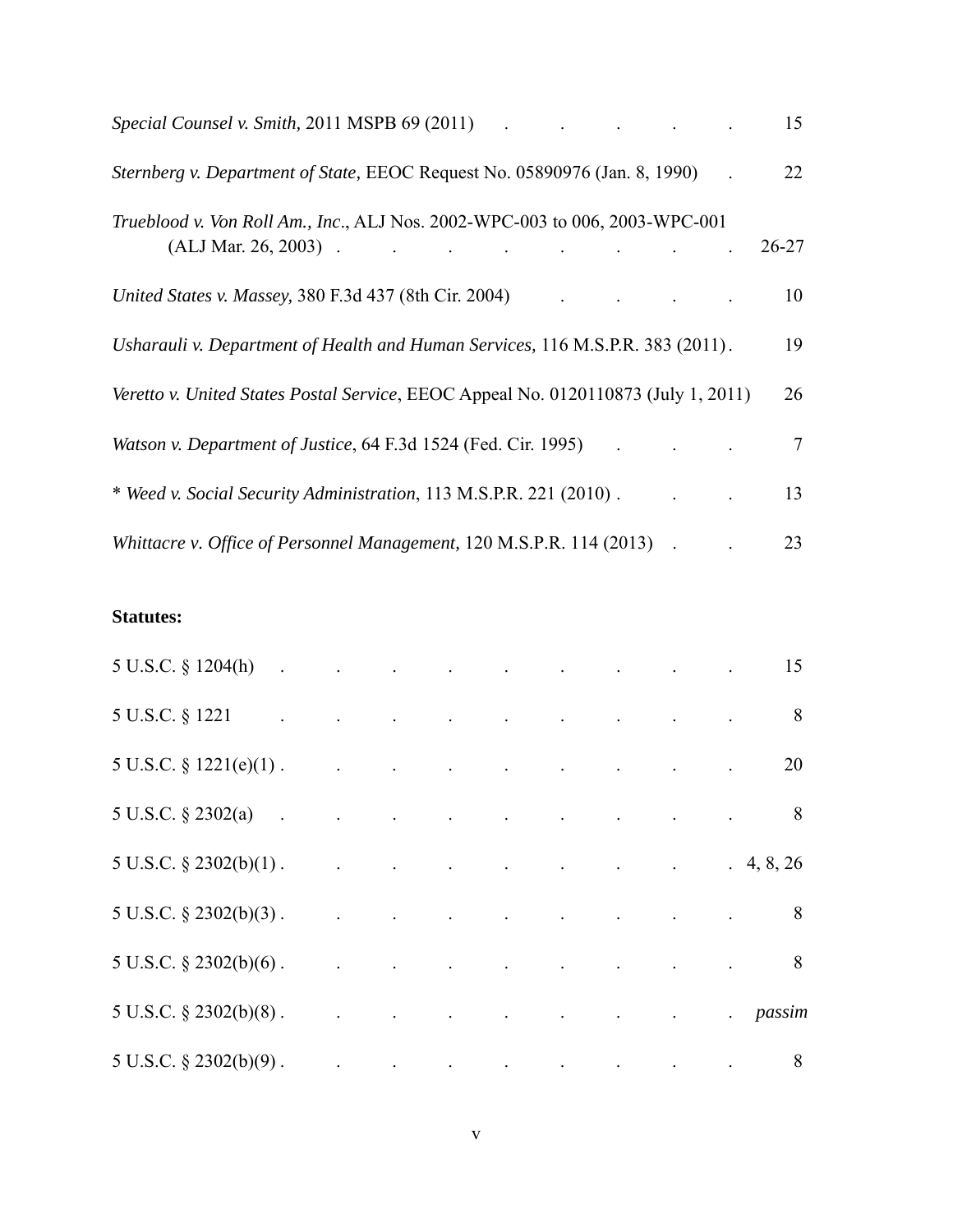| $5 \text{ U.S.C.} \S 2302(b)(10)$ . The contract of the contract of the contract of the contract of the contract of the contract of the contract of the contract of the contract of the contract of the contract of the contract of the |  |  |                               |                                                                                                                                                                                                                                           |                                     |  |           |
|-----------------------------------------------------------------------------------------------------------------------------------------------------------------------------------------------------------------------------------------|--|--|-------------------------------|-------------------------------------------------------------------------------------------------------------------------------------------------------------------------------------------------------------------------------------------|-------------------------------------|--|-----------|
| $5 \text{ U.S.C.} \S 2303(a)$ . The contract of the contract of the contract of the contract of the contract of the contract of the contract of the contract of the contract of the contract of the contract of the contract of the co  |  |  |                               |                                                                                                                                                                                                                                           |                                     |  | 9         |
|                                                                                                                                                                                                                                         |  |  |                               |                                                                                                                                                                                                                                           |                                     |  | 20        |
| $10 \text{ U.S.C. }$ \$2409 $4, 24, 25$                                                                                                                                                                                                 |  |  |                               |                                                                                                                                                                                                                                           |                                     |  |           |
| 10 U.S.C. $\S$ 2409(c)(6)                                                                                                                                                                                                               |  |  |                               | $\mathcal{L}^{\mathcal{A}}$ . The contribution of the contribution of the contribution of the contribution of the contribution of the contribution of the contribution of the contribution of the contribution of the contribution of the |                                     |  | 21        |
| 12 U.S.C. § 5567, Consumer Financial Protection Act of 2010 (CFPA), Section 1057<br>of the Dodd-Frank Wall Street Reform and Consumer Protection Act of 2010                                                                            |  |  |                               |                                                                                                                                                                                                                                           |                                     |  | 20        |
| 15 U.S.C. § 2087, Consumer Product Safety Improvement Act (CPSIA) .                                                                                                                                                                     |  |  |                               |                                                                                                                                                                                                                                           |                                     |  | 20        |
| 18 U.S.C. § 1514A, Sarbanes-Oxley Act (SOX)                                                                                                                                                                                             |  |  |                               | $\mathcal{L}^{\mathcal{A}}$ . The contract of the contract of the contract of the contract of the contract of the contract of the contract of the contract of the contract of the contract of the contract of the contract of the contrac |                                     |  | 20        |
| 21 U.S.C. § 399d, FDA Food Safety Modernization Act (FSMA) . The contract of the set of the set of the set of the set of the set of the set of the set of the set of the set of the set of the set of the set of the set of th          |  |  |                               |                                                                                                                                                                                                                                           |                                     |  | 20        |
| 29 U.S.C. § 218C, Affordable Care Act (ACA) (29 U.S.C. § 218C, Affordable Care Act (ACA)                                                                                                                                                |  |  |                               |                                                                                                                                                                                                                                           |                                     |  | 20        |
|                                                                                                                                                                                                                                         |  |  |                               |                                                                                                                                                                                                                                           |                                     |  | 4, 25     |
| $38 \text{ U.S.C.} \$ 4302 and $\sim$ 1. The set of the set of the set of the set of the set of the set of the set of the set of the set of the set of the set of the set of the set of the set of the set of the set of the set of the |  |  |                               |                                                                                                                                                                                                                                           |                                     |  | 4, 23     |
| $38 \text{ U.S.C.} \S 4303(4)(A)(v)$ .                                                                                                                                                                                                  |  |  |                               |                                                                                                                                                                                                                                           |                                     |  | 23        |
| $38 \text{ U.S.C.} \S 4303(b)$ . The contract of the contract of the contract of the contract of the contract of the contract of the contract of the contract of the contract of the contract of the contract of the contract of the c  |  |  |                               |                                                                                                                                                                                                                                           |                                     |  | 24        |
| $38 \text{ U.S.C.} \S 4311(a)$ (23, 24                                                                                                                                                                                                  |  |  |                               |                                                                                                                                                                                                                                           |                                     |  |           |
| $38 \text{ U.S.C.} \S 4322(a)$ .                                                                                                                                                                                                        |  |  |                               |                                                                                                                                                                                                                                           |                                     |  | 24        |
| 38 U.S.C. § 4324 .                                                                                                                                                                                                                      |  |  |                               | the contract of the contract of the contract of                                                                                                                                                                                           |                                     |  | 24        |
| 41 U.S.C. § 4712 .                                                                                                                                                                                                                      |  |  | and the state of the state of |                                                                                                                                                                                                                                           | and the contract of the contract of |  | 4, 24, 25 |
| 41 U.S.C. $\S$ 4712(c)(6)                                                                                                                                                                                                               |  |  | $\Box$                        |                                                                                                                                                                                                                                           |                                     |  | 21        |
| $42 \text{ U.S.C. }$ \$ 2000e-16.                                                                                                                                                                                                       |  |  |                               |                                                                                                                                                                                                                                           |                                     |  | 8         |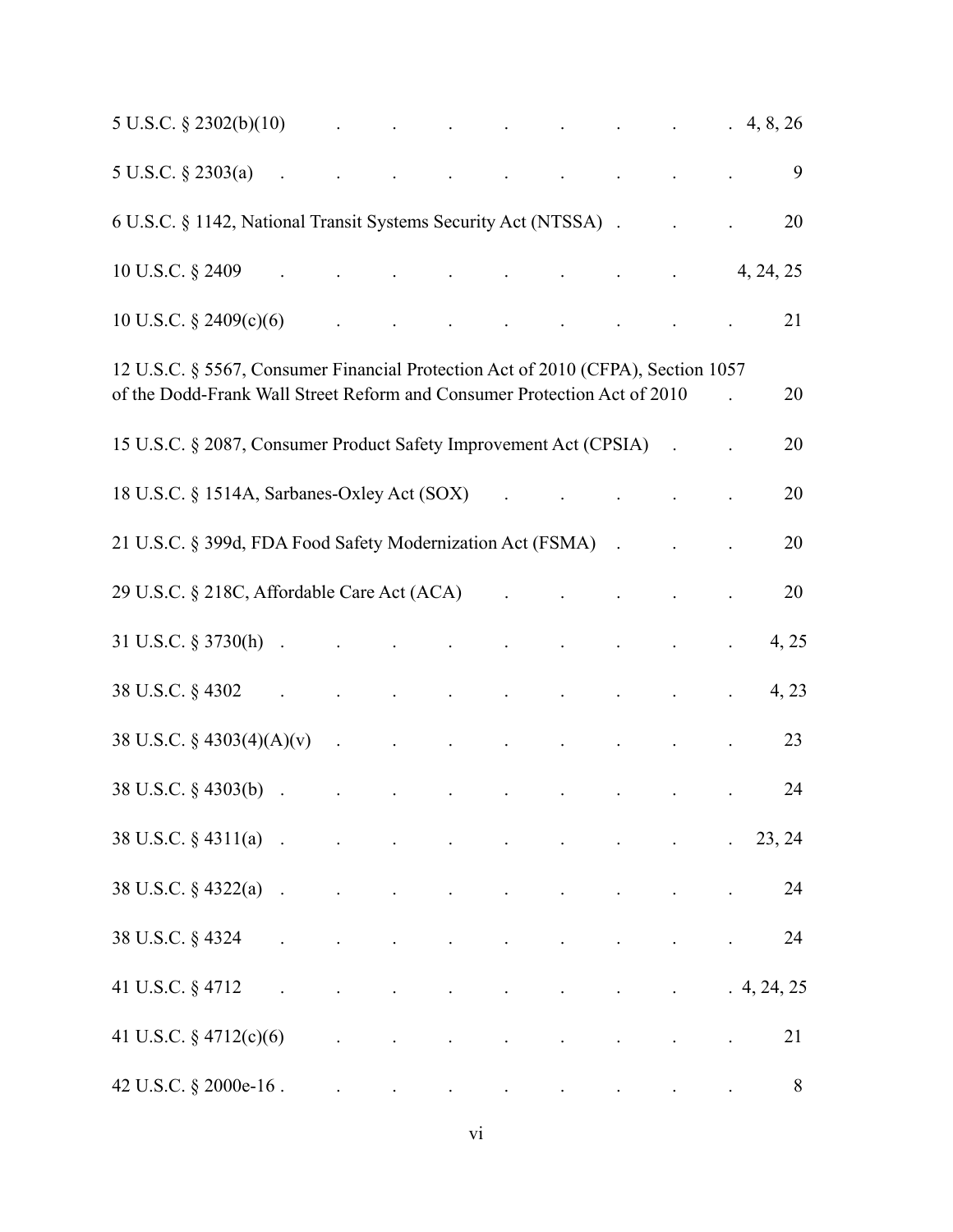| 42 U.S.C. § 5851, Energy Reorganization Act (ERA)                                                                                                                                                                                      |                                                                                                                                           |  |                                                                                                                                                                                                                                  |                                                                                          | 20    |
|----------------------------------------------------------------------------------------------------------------------------------------------------------------------------------------------------------------------------------------|-------------------------------------------------------------------------------------------------------------------------------------------|--|----------------------------------------------------------------------------------------------------------------------------------------------------------------------------------------------------------------------------------|------------------------------------------------------------------------------------------|-------|
| 46 U.S.C. § 2114, Seaman's Protection Act (SPA), as amended by Section 611 of the<br>Coast Guard Authorization Act of 2010                                                                                                             |                                                                                                                                           |  |                                                                                                                                                                                                                                  |                                                                                          | 20    |
| 49 U.S.C. § 20109, Federal Railroad Safety Act (FRSA)                                                                                                                                                                                  |                                                                                                                                           |  |                                                                                                                                                                                                                                  |                                                                                          | 20    |
| 49 U.S.C. § 30171, Moving Ahead for Progress in the 21st Century Act (MAP-21)                                                                                                                                                          |                                                                                                                                           |  |                                                                                                                                                                                                                                  |                                                                                          | 20    |
| 49 U.S.C. § 31105, Surface Transportation Assistance Act (STAA) (1982), as amended<br>by the 9/11 Commission Act of 2007 (Public Law No. 110-053)                                                                                      |                                                                                                                                           |  |                                                                                                                                                                                                                                  | $\mathcal{L}^{\text{max}}$ and $\mathcal{L}^{\text{max}}$ and $\mathcal{L}^{\text{max}}$ | 20    |
| 49 U.S.C. § 42121, Wendell H. Ford Aviation Investment and Reform Act for the<br>21st Century (AIR21).                                                                                                                                 |                                                                                                                                           |  |                                                                                                                                                                                                                                  |                                                                                          | 20    |
| 49 U.S.C. § 60129, Pipeline Safety Improvement Act (PSIA)                                                                                                                                                                              |                                                                                                                                           |  |                                                                                                                                                                                                                                  |                                                                                          | 20    |
| 50 U.S.C. § 3234                                                                                                                                                                                                                       | $\mathcal{L}^{\mathcal{A}}$ . The contribution of the contribution of the contribution of the contribution of $\mathcal{L}^{\mathcal{A}}$ |  |                                                                                                                                                                                                                                  |                                                                                          | 9     |
| $50 \text{ U.S.C.} \S 3341(j)$ . The contract of the contract of the contract of the contract of the contract of the contract of the contract of the contract of the contract of the contract of the contract of the contract of the c |                                                                                                                                           |  |                                                                                                                                                                                                                                  |                                                                                          | 9, 23 |
| Pub. L. 101-12 (1989).                                                                                                                                                                                                                 |                                                                                                                                           |  | $\mathbf{r}$ , and the set of the set of the set of the set of the set of the set of the set of the set of the set of the set of the set of the set of the set of the set of the set of the set of the set of the set of the set |                                                                                          | 5     |

# **Rules and Regulations:**

| Presidential Policy Directive/PPD-19, "Protecting Whistleblowers with Access to                                                                                                                                                |  |  |  |  |  |  |  |  |  |  |  |
|--------------------------------------------------------------------------------------------------------------------------------------------------------------------------------------------------------------------------------|--|--|--|--|--|--|--|--|--|--|--|
| Classified Information" (Oct. 10, 2012) . The contract of the set of the set of the set of the set of the set of the set of the set of the set of the set of the set of the set of the set of the set of the set of the set of |  |  |  |  |  |  |  |  |  |  |  |
|                                                                                                                                                                                                                                |  |  |  |  |  |  |  |  |  |  |  |
| $20 \text{ C.F.R. } \S 1002.5(c)$ . 24                                                                                                                                                                                         |  |  |  |  |  |  |  |  |  |  |  |
|                                                                                                                                                                                                                                |  |  |  |  |  |  |  |  |  |  |  |
| 20 C.F.R. § 1002.40 (23-24)                                                                                                                                                                                                    |  |  |  |  |  |  |  |  |  |  |  |
|                                                                                                                                                                                                                                |  |  |  |  |  |  |  |  |  |  |  |

# **Legislative Materials:**

| H.R. REP. No. 95-1403 (1978)    |  | the contract of the contract of the contract of the contract of the contract of |  |  |  |
|---------------------------------|--|---------------------------------------------------------------------------------|--|--|--|
| S. REP. No. 95-969 (1978) 18-19 |  |                                                                                 |  |  |  |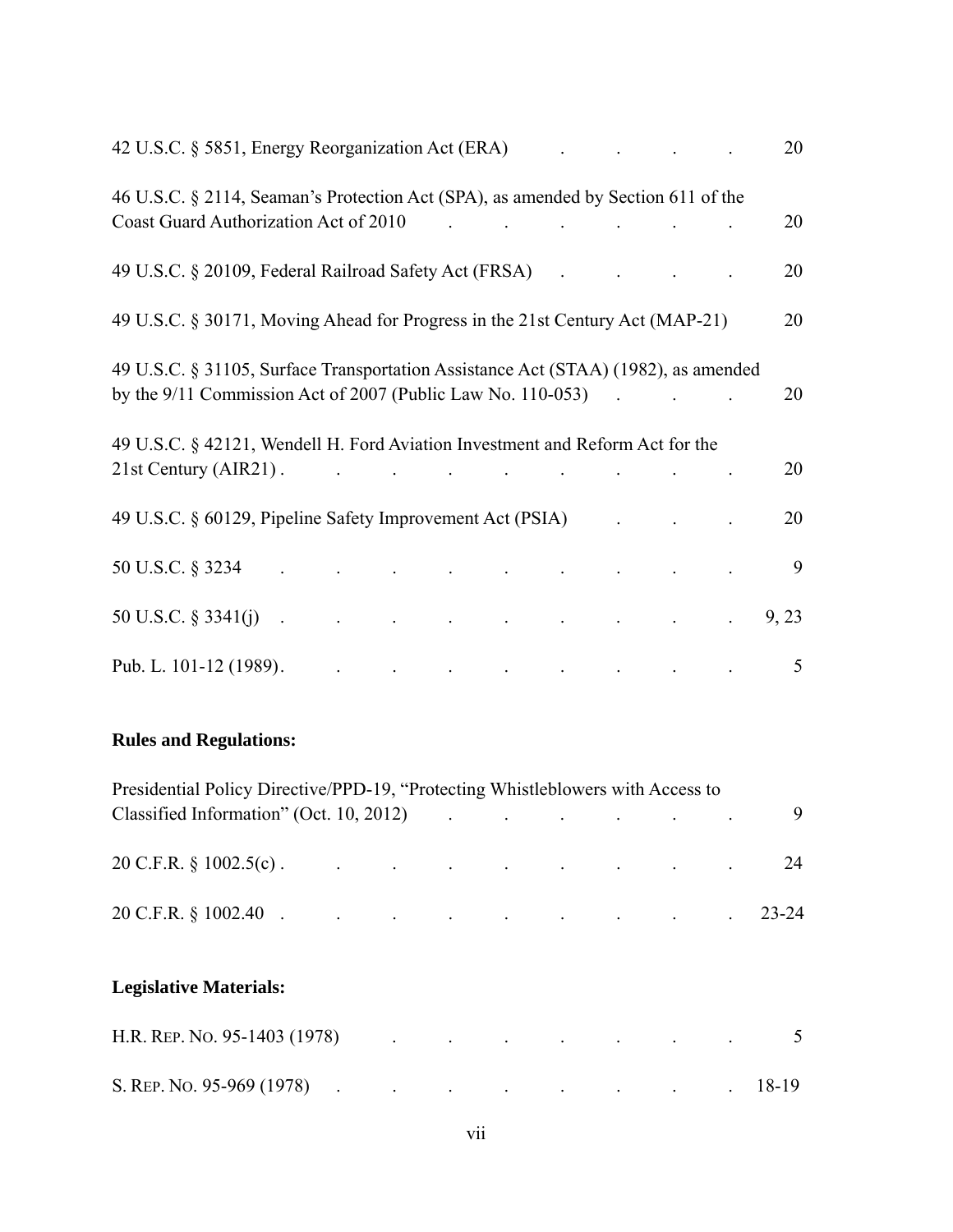| H.R. REP. No. 99-718 (1986). The contract of the contract of the contract of the contract of the contract of the contract of the contract of the contract of the contract of the contract of the contract of the contract of t |  |  |  |  |
|--------------------------------------------------------------------------------------------------------------------------------------------------------------------------------------------------------------------------------|--|--|--|--|
| S. REP. NO. 100-413 (1988).                                                                                                                                                                                                    |  |  |  |  |
| H.R. REP. NO. 103-769 (1994) (1994)                                                                                                                                                                                            |  |  |  |  |
| S. REP. NO. 103-358 (1994).                                                                                                                                                                                                    |  |  |  |  |
| S. REP. NO. 112-155 (2012) $\qquad \qquad$ .                                                                                                                                                                                   |  |  |  |  |

# **Secondary Sources:**

| Alexander Dyck, Adair Morse & Luigi Zingales, "Who Blows the Whistle on Corporate                                                       |    |
|-----------------------------------------------------------------------------------------------------------------------------------------|----|
| Fraud?," The Journal of Finance, Vol. 65, Issue 6 (Dec. 20, 2010).<br>$\mathcal{L}^{\text{max}}$ , and $\mathcal{L}^{\text{max}}$ , and | 18 |
| Association of Certified Fraud Examiners, 2014 Report to the Nations                                                                    | 18 |
| GAO, "The Federal Workforce: Observations on Protections From Discrimination and                                                        |    |
| Reprisal for Whistleblowing," GAO Report No. GAO-01-715T (May 9, 2001) 17-18                                                            |    |
| OPM, "Addressing Sexual Orientation and Gender Identity Discrimination in Federal                                                       |    |
| Civilian Employment" (2015).                                                                                                            | 26 |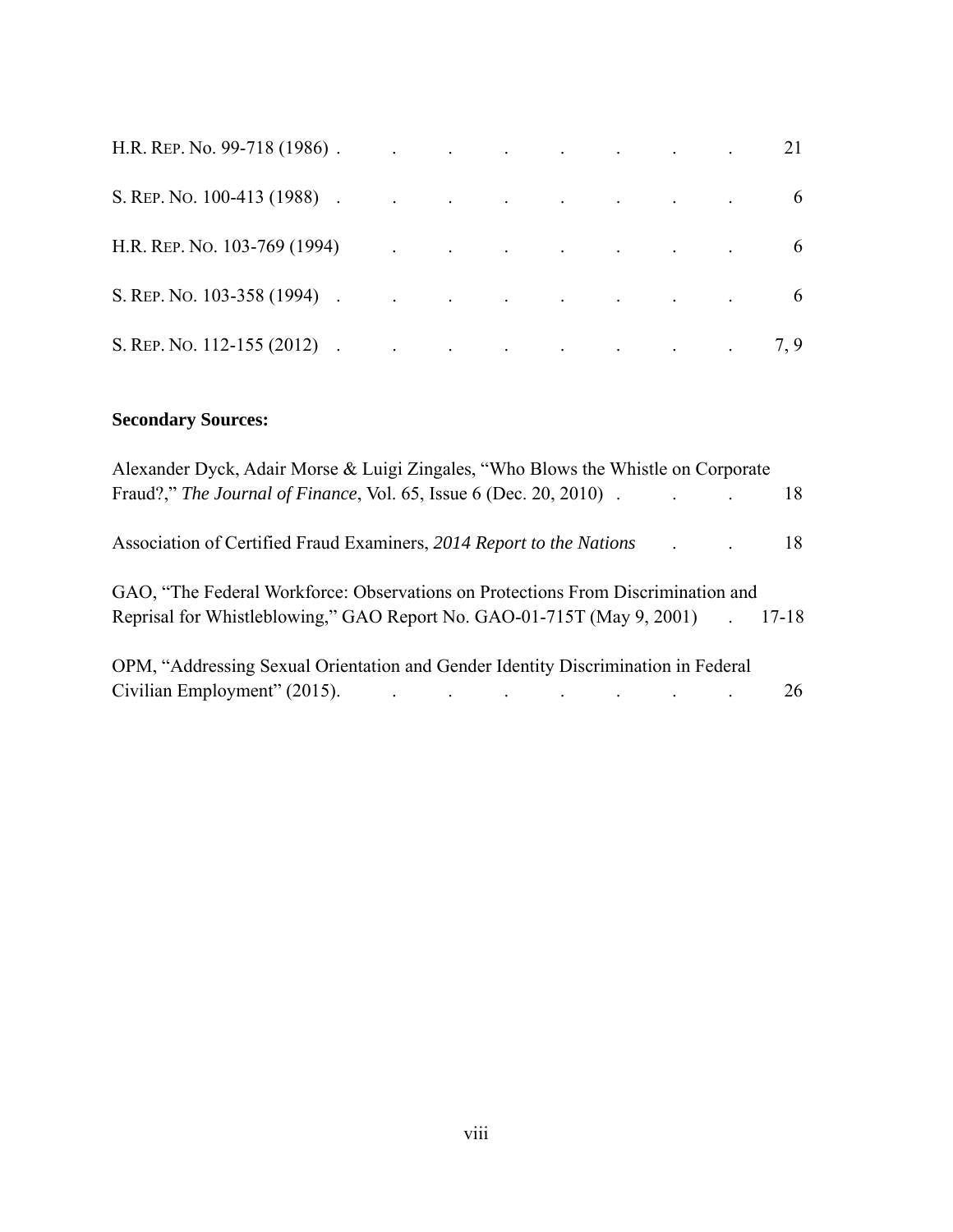#### **STATEMENT OF INTEREST**

 The National Employment Lawyers Association ("NELA") is the largest professional membership organization in the country comprising lawyers who represent workers in labor, employment, and civil rights disputes. Founded in 1985, NELA advances employee rights and serves lawyers who advocate for equality and justice in the American workplace. NELA and its 69 circuit, state, and local affiliates have a membership of over 4,000 attorneys who are committed to working on behalf of those who have been illegally treated in the workplace. To ensure that the rights of working people are protected, NELA has filed numerous *amicus curiae*  briefs before the U.S. Supreme Court and other federal appellate courts, as well as before the Merit Systems Protection Board  $(Board)$ , regarding the proper interpretation of federal civil rights and worker protection laws.

Among the employees NELA members represent are whistleblowers (including civil service employees and employees of government contractors) in administrative, state, and federal proceedings, including in matters before the Board. NELA members also represent plaintiffs in cases arising under other federal whistleblower statutes, including the state and local analogues to the federal Whistleblower Protection Act (WPA). As the courts look to the Board's decisions to construe those counterpart statutes,<sup>2</sup> NELA has an interest in the Board's decision in the case at bar that extends beyond the direct scope of matters under Board jurisdiction.

 $\frac{1}{1}$  The most recent NELA *amicus* brief before the Board was in *Day v. Department of Homeland Security,* 119 M.S.P.R. 589 (2013).

<sup>2</sup> *See, e.g., Coleman v. District of Columbia,* 794 F.3d 49, 59 (D.C. Cir. 2015) (*citing Freeman v. District of Columbia,* 60 A.3d 1131, 1141, 1141 n.14 (D.C. 2012)) (construing District of Columbia Whistleblower Protection Act, D.C. CODE §§ 1-615.51 *et seq.*).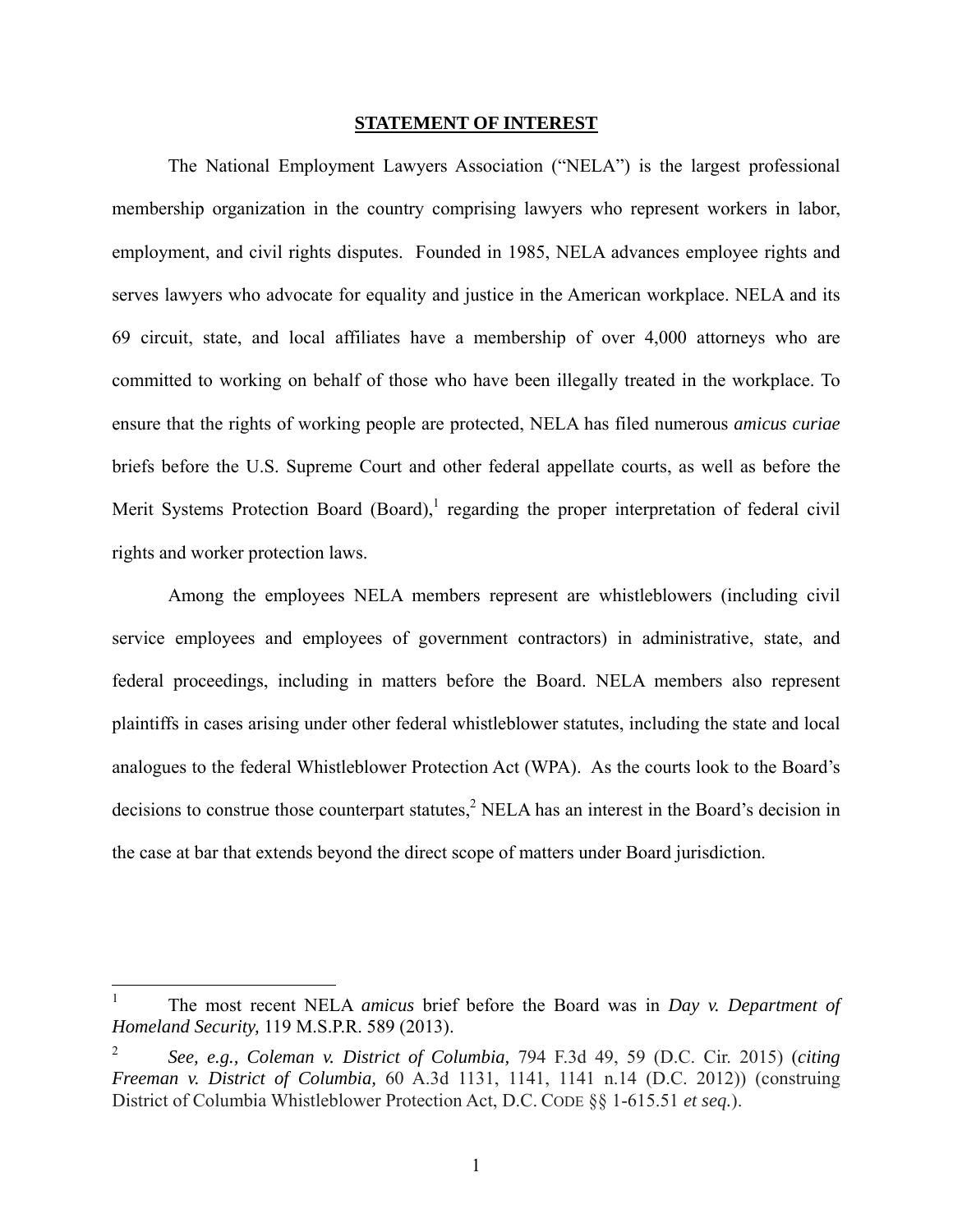#### **STATEMENT OF THE ISSUES AND NELA'S SUMMARY RESPONSES**

 Issue: Whether an individual seeking protection under the WPA and WPEA must have been either an employee or an applicant at the time of both the disclosure and the subject matter of the disclosure?

 NELA's Response: The WPA covers individuals who were employees or applicants at the time of the alleged retaliatory personnel action, irrespective of whether or not they were employees or applicants at the time that they made their whistleblowing disclosure.

 Issue: Whether the standing requirements under the WPA and WPEA are coextensive with USERRA?

 NELA's Response: As USERRA was not implicated in the fact pattern below, the Board does not need to reach USERRA issues or to give an advisory opinion to decide the case at bar. USERRA's specific statutory language gives it an especially broad coverage definition.

 Issue: Whether a finding that a ruling in this case addressing coverage under the WPA (as amended by the WPEA) would impact other federal whistleblower production statutes?

 NELA's Response: No negative impact would occur, as many of these federal whistleblower protection statutes overlap (sometimes by design), and such overlaps have proven unproblematic in other areas of the Board's jurisdiction.

#### **SUMMARY**

 The proper bright-line test for standing under the WPA and WPEA is whether the individual was an employee, a former employee or an applicant for employment at the time the retaliation occurred. The administrative judge erred below in finding otherwise without support from any cited authority. The WPA, as an enforcement mechanism for 5 U.S.C. § 2302(b)(8), is a form of prohibited personnel practice (PPP) claim, with the purpose of ensuring that personnel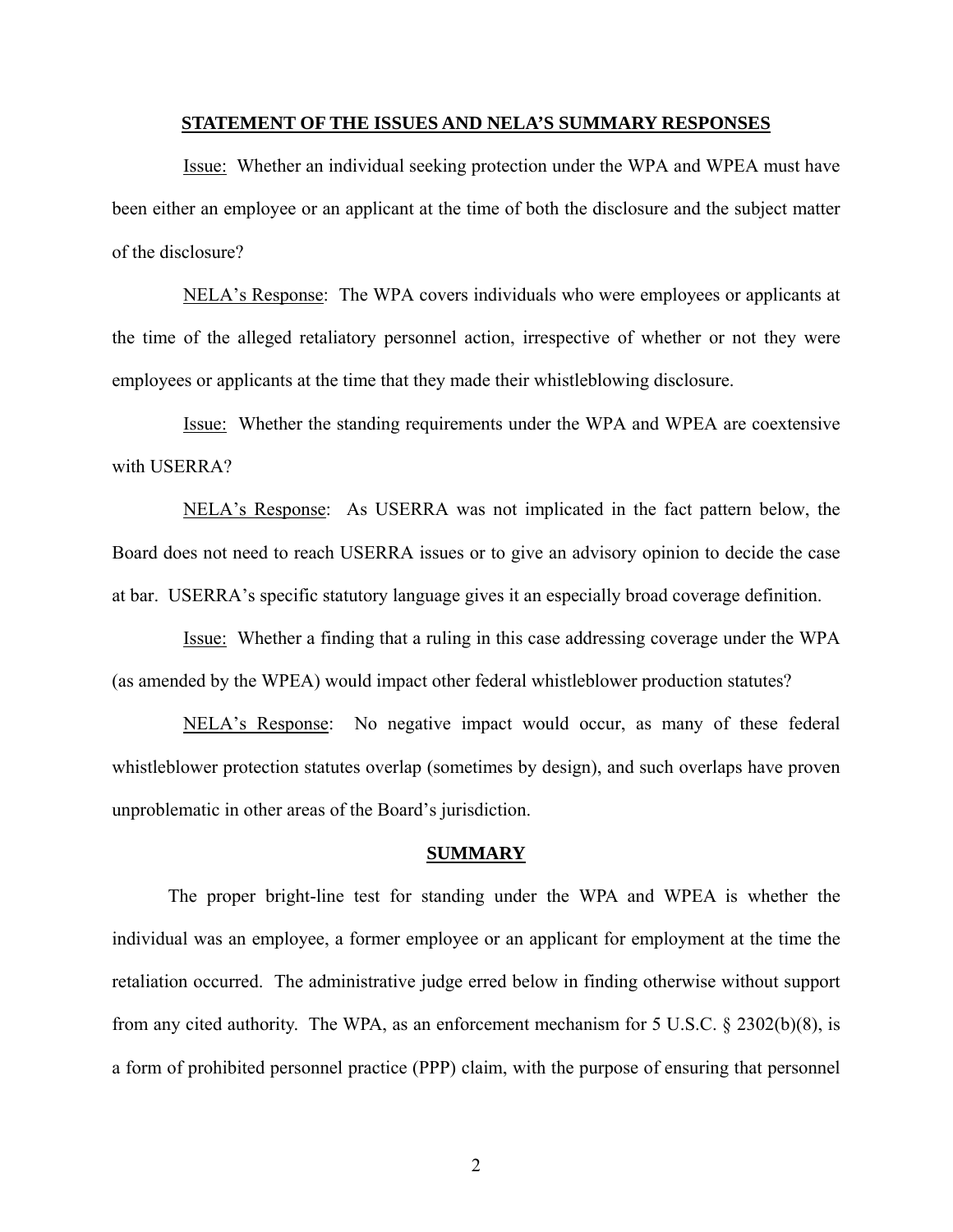actions taken by the federal government are not taken for prohibited reasons. Thus, the crux of the standing analysis is whether or not the federal personnel action at issue was tainted with whistleblower reprisal.

The decision below is contrary to the plain text of the WPA, which explicitly protects "applicants," including those who have never been federal employees. The decision below is also contrary to clear Board precedent in *Greenup* and *Weed,* which unambiguously hold that the WPA covers nonselection claims by individuals who blew the whistle prior to applying. The WPEA does not modify this expansive scope of jurisdiction— to the contrary, the WPEA has the express intent of ensuring a broad interpretation of coverage. To construe the WPA otherwise would cause the perverse result of denying protection to individuals who blew the whistle in the past but were not in federal service at the exact time of their disclosures—effectively reading the word "applicant" out of the statute—and undermining the overall purpose of the whistleblower reprisal protection laws. The decision below is also inconsistent with the Congressional policy underlying the WPA as a remedial statute favoring broad coverage. It further errs in ignoring the Board's precedent on perception theory of whistleblowing, which would provide an employee with protection from a retaliatory nonselection if the reason for the nonselection was that the Agency perceived the employee to be a whistleblower, irrespective of whether the employee's specific disclosures otherwise met the statutory requirements of a WPA protected disclosure.

Recognizing Board jurisdiction over cases such as the one at bar would further be consistent with the Board's existing caselaw for the knowledge-timing test, a contributing factor analysis based on the time delay between the date when the manager became aware of the protected activity and the retaliatory act. The Board has long recognized retaliation claims as viable when managers acted soon after learning of even an old protected disclosure.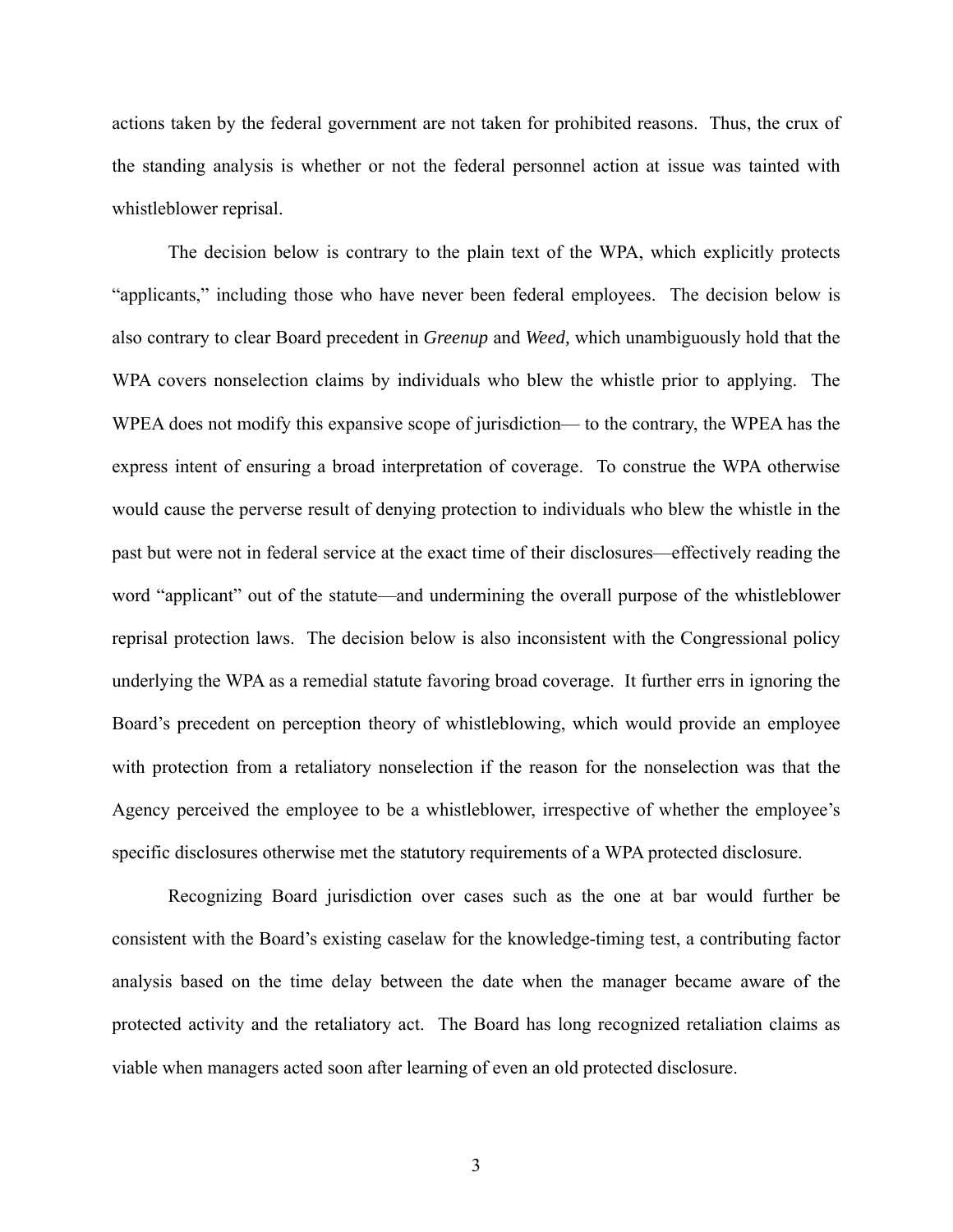Because USERRA was not implicated in the fact pattern below, the Board does not need to address USERRA or give an advisory opinion to resolve this case. While the Board has applied *in pari materia* analysis to USERRA, that interpretation conflicts with both the explicit language of the statute and its implementing regulations. USERRA's specific statutory language (in particular, 38 U.S.C. § 4302) gives it an especially broad coverage definition, and its implementing regulations make clear that the statute should provide coverage to "applicants for employment," "employees," and "former employees."

Federal whistleblower reprisal protections are a mixture of sometimes-overlapping statutes that were enacted piecemeal. For example, 41 U.S.C. § 4712 and 10 U.S.C. § 2409, for government contractors, overlap with the *qui tam* reprisal protections under 31 U.S.C. § 3730(h). This sort of overlap is known to occur in other areas of the Board's jurisdiction, *e.g.*, coverage of sexual orientation discrimination claims under Title VII (post-*Macy*) and 5 U.S.C. § 2302(b)(1) overlaps with 5 U.S.C. § 2302(b)(10). The Board indicated in its recent joint report with OSC, FLRA and OPM that this overlap was not problematic.

#### **BACKGROUND**

 Congress' attempt to protect public employees from retaliation for disclosing wrongdoing dates back to the Civil Service Reform Act of 1978 ("CSRA"), which stated in relevant part that a public employer could not:

take or fail to take a personnel action with respect to an employee or **applicant for employment** as a reprisal for –

(A) a disclosure of information by an employee **or applicant** which the employee or applicant reasonably believes evidences –

(i) a violation of any law, rule, or regulation, or

(ii) mismanagement, a gross waste of funds, an abuse of authority,

or a substantial and specific danger to public health or safety.

5 U.S.C. § 2302(b)(8) (emphasis added). Through the inclusion of this protection for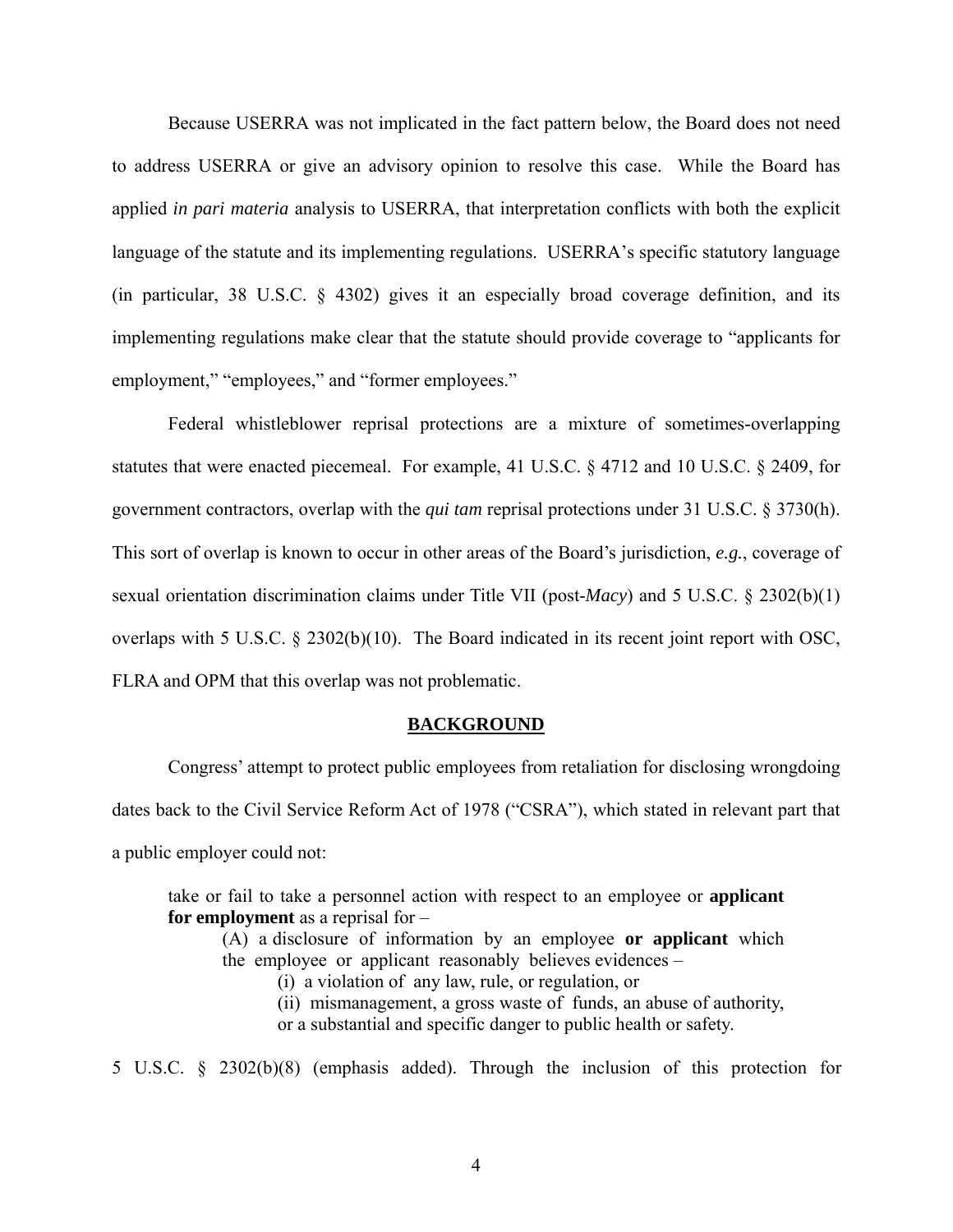whistleblowers, Congress intended the CSRA to prohibit "reprisals against employees who divulge information to the press or the public (generally known as 'whistleblowers') regarding violations of law, agency mismanagement, or dangers to the public's health and safety." H.R. REP. No. 95-1403 at 4 (1978).<sup>3</sup> This protection extended to "*all* employees" and was intended to prevent "discrimination, political coercion or unfair, arbitrary, or illegal actions regarding appointments and advancements within the civil service." *Id*. (emphasis added).

 Despite this strong statement of Congressional intent, subsequent rulings by the Board and Federal Circuit within just a few years significantly narrowed the application of the CSRA's whistleblower protection. These decisions created numerous exceptions that denied protection for large swaths of disclosures made by federal employees. For example, in 1981, the Board undermined the intent of the CSRA's whistleblower protections by ignoring the statutory prohibition on retaliation for a protected disclosure, and instead applying the Supreme Court's decision in *Mt. Healthy City School District v. Doyle*, 429 U.S. 274 (1977), to find that an agency could take a personnel action that was motivated by retaliation for making a protected disclosure, so long as the action could also be upheld on other, unrelated grounds. *Gerlach v. Federal Trade Commission* 9 M.S.P.R. 268, 276 (1981). In *Fiorello v. Department of Justice,* 795 F.2d 1544, 1550 (Fed. Cir. 1986), the Federal Circuit held that an employee's disclosures were not protected because the employee's "primary motivation" was personal and not for the public good.

 In response to these and other cases, Congress passed the Whistleblower Protection Act of 1989 ("WPA"). In passing the WPA, Congress reaffirmed its intent to protect *all* disclosures that a whistleblower reasonably believes evidence a violation of law, rule or regulation; gross mismanagement; gross waste of funds; abuse of authority; or a substantial and specific danger to

 $\frac{1}{3}$  "Mismanagement" was later modified to "gross mismanagement" in the 1989 WPA amendments. *See* Pub. L. 101-12 at § 11 (1989).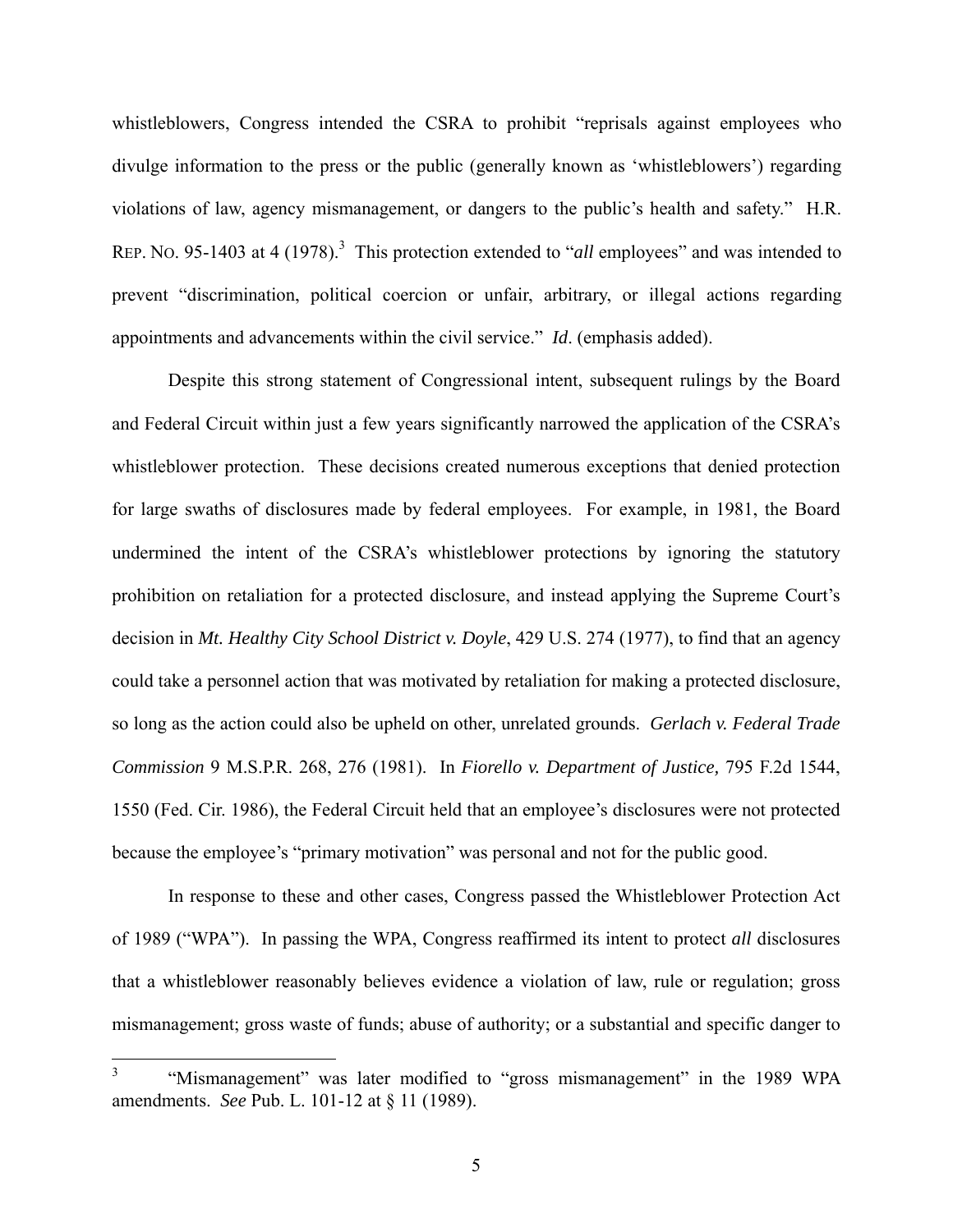public health or safety. Congress specifically declared that it:

. . . intends that disclosures be encouraged. The OSC, the Board and the courts should not erect barriers to disclosures which will limit the necessary flow of information from employees who have knowledge of government wrongdoing. For example, it is inappropriate for disclosures to be protected only if they are made for certain purposes or to certain employees or only if the employee is the first to raise the issue . . .

S. REP. NO. 100-413 at 13 (1988). Congress emphasized its intent to protect all such disclosures

by rephrasing the statutory definition of a protected disclosure in 5 U.S.C. § 2302(b)(8)(A) from

"a disclosure" to "any disclosure." *See id.* Congress' purpose in making this clarification was

"simply to stress that *any* disclosure is protected (if it meets the requisite reasonable belief test

and is not required to be kept confidential)." *Id.* (emphasis in original).

Congress again expressed its concern with judicial interpretations of the WPA in its 1994

"update" to the WPA. As the House Report noted:

Perhaps the most troubling precedents involve the [MSPB's] inability to understand that **'any' means 'any.'** The WPA protects 'any' disclosure evidencing a reasonable belief of specified misconduct, a cornerstone to which the MSPB remains blind. The only restrictions are for classified information or material the release of which is specifically prohibited by statute. Employees must disclose that type of information through confidential channels to maintain protection; **otherwise there are no exceptions**.

H.R. REP. NO. 103-769 at 19 (1994) (emphasis added). The Senate concurred, noting that "the plain language of the Whistleblower Protection Act extends to retaliation for 'any disclosure', regardless of the setting of the disclosure, the form of the disclosure, or the person to whom the disclosure is made." S. REP. NO. 103-358 at 10 (1994).

 However, the next seventeen years saw further erosion of the types of disclosures that could receive protection under the WPA, consistently focusing on the circumstances of the disclosure as opposed to the statutory test of whether the whistleblower reasonably believed that the disclosure evidenced wrongdoing. Thus, the courts inappropriately circumscribed the types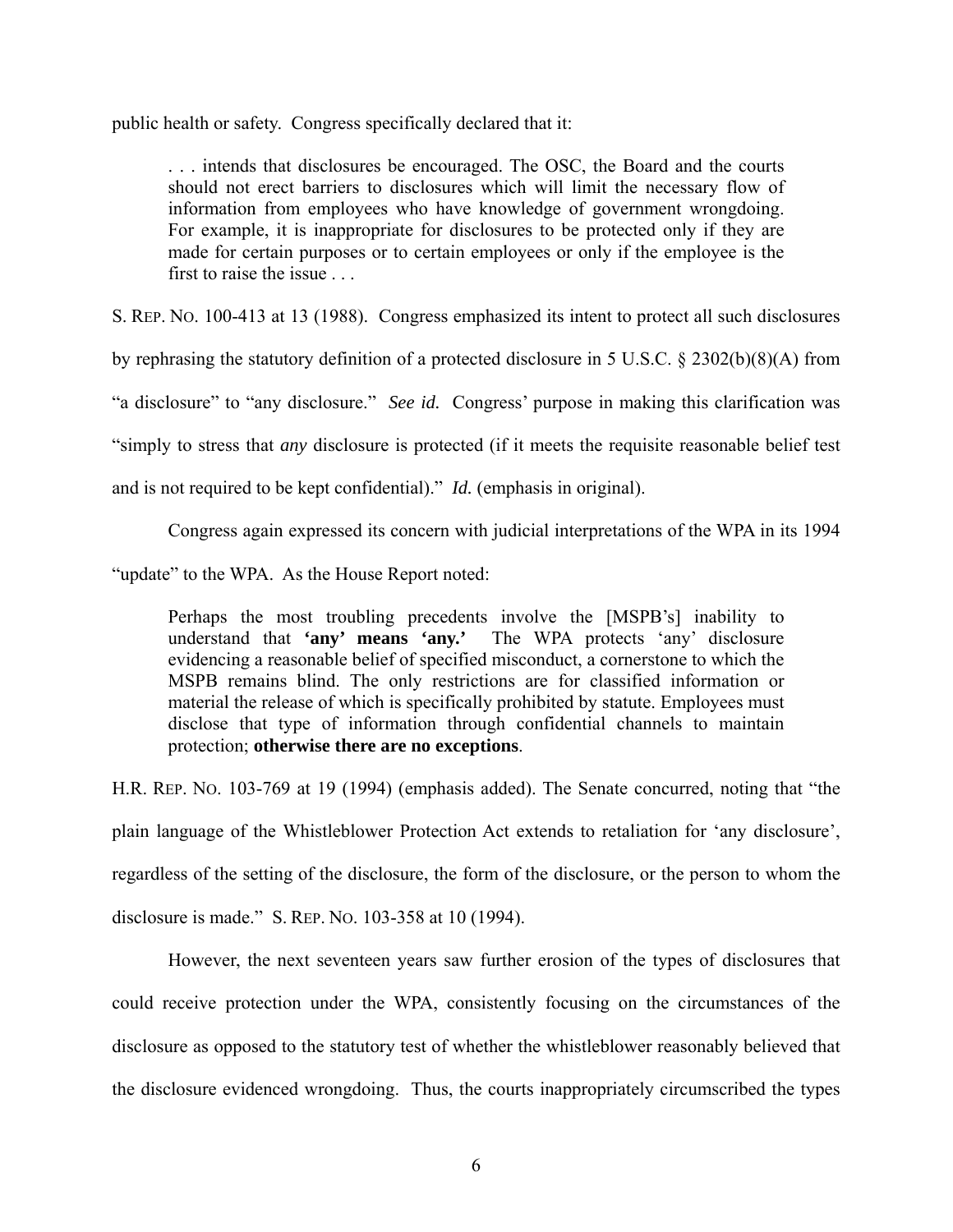of disclosures that were protected. For example, shortly after the 1994 amendments, the Federal Circuit held that disclosures otherwise protected by the WPA were not protected if they were made to the alleged wrongdoer. *Horton v. Department of the Navy*, 66 F.3d 279, 282 (Fed. Cir. 1995) (such disclosures were not "viewable as whistleblowing."). In another case, in deciding that a disclosure was unprotected, the Federal Circuit took into account that the employee had violated agency procedures by making his disclosure after going off duty. *Watson v. Department of Justice*, 64 F.3d 1524, 1530-31 (Fed. Cir. 1995). The court also held that disclosures were unprotected if the disclosed information was already known by the agency. *Meuwissen v. Department of Interior*, 234 F.3d 9, 12 (Fed. Cir. 2000).

 In response, Congress passed the WPEA in 2012, "[making] clear, once and for all, that Congress intends to protect 'any disclosure' of certain types of wrongdoing in order to encourage such disclosures." S. REP. No. 112-155 at 5 (2012). As discussed below, the WPEA explicitly overruled the aforementioned "exceptions" of prior Board and Federal Circuit decisions, and made clear Congress' intent that "the protection for disclosing wrongdoing [be] extremely broad" and to encourage whistleblowers to come forward by guaranteeing that this protection "will not be narrowed retroactively by future Board or court opinions." *Id*. As the Board recognized in *Day v. Department of Homeland Security*, 2013 MSPB 49 (2013), "The provisions of the WPEA at issue in this appeal clarify, rather than effect substantive changes to, existing law."

#### **ARGUMENT**

## **I. The WPA Covers Applicants Who Made Protected Disclosures Prior to Applying, where the Retaliatory Act Occurred While the Individual Was an Applicant.**

It is settled law that the WPA, as for many other federal employment statutes, covers both applicants and employees. The issue presented is whether the WPA forbids an agency from refusing to hire an applicant because the applicant made a protected disclosure *before* applying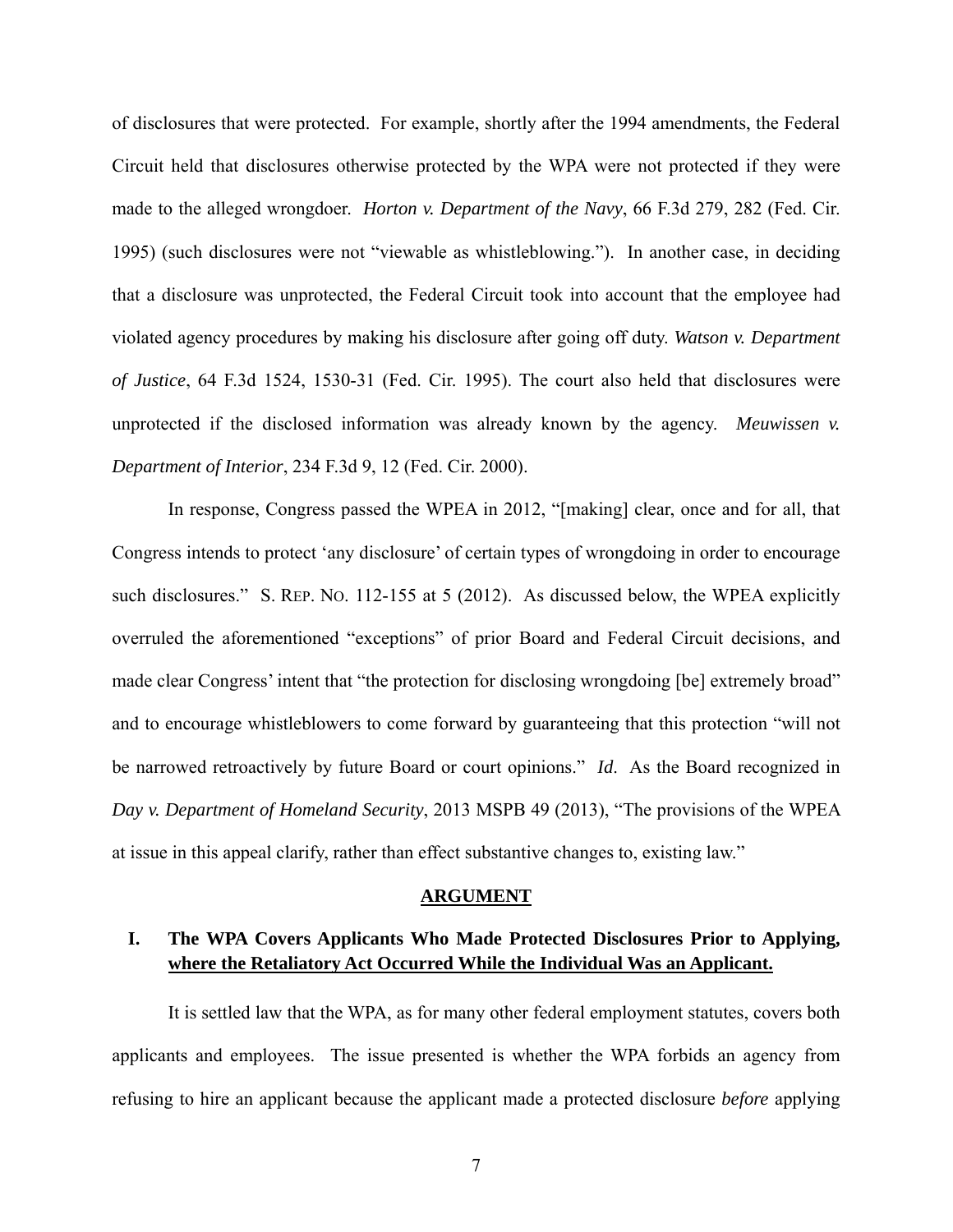for a position, where the retaliatory act occurred while they were an applicant, *i.e.*, retaliation through the agency's refusal to hire the applicant. The Board should hold that applicants are covered under the WPA, regardless of when the protected disclosures were made.

#### **A. Job Applicants are Covered by the WPA.**

 First, Congress and the Executive Branch have consistently recognized that job applicants are covered by the WPA. The plain language of the WPA, as noted *supra*, consistently refers, three times, to "any employee or applicant." *See* 5 U.S.C. § 2302(b)(8) (three references). The other provisions of Section 2302 governing prohibited personnel practices also consistently cover both employees and applicants. *See*, *e.g.*, 5 U.S.C. § 2302(a), 2302(b)(1), 2302(b)(3), 2302(b)(6), 2302(b)(9), 2302(b)(10). The statutory provision creating an Individual Right of Action that can be enforced by the Board similarly refers to "employee, former employee, or applicant for employment" at least eight times. *See* 5 U.S.C. § 1221. Although the 1978 Congressional reports are silent on why applicants were included in the WPA, Congress assuredly had in mind at least two predecessors – Title VII, the federal employment discrimination statute, expressly includes job applicants, *see* 42 U.S.C. § 2000e-16; and the Pendleton Act of 1883, which established the U.S. Civil Service Commission, and was designed to address the "spoils" system in the hiring of federal employees. The WPA has been amended several times since 1978, but Congress has not reduced the protections afforded applicants.

 In fact, Congress and the Executive Branch have made clear when to *exclude* job applicants from coverage under federal whistleblower statutes, and have done exactly this in the whistleblower statute that covers the Federal Bureau of Investigation. That statute, in contrast to the WPA, provides that FBI employees cannot "take or fail to take a personnel action with respect to *any employee* of the Bureau as a reprisal for a disclosure of information *by the*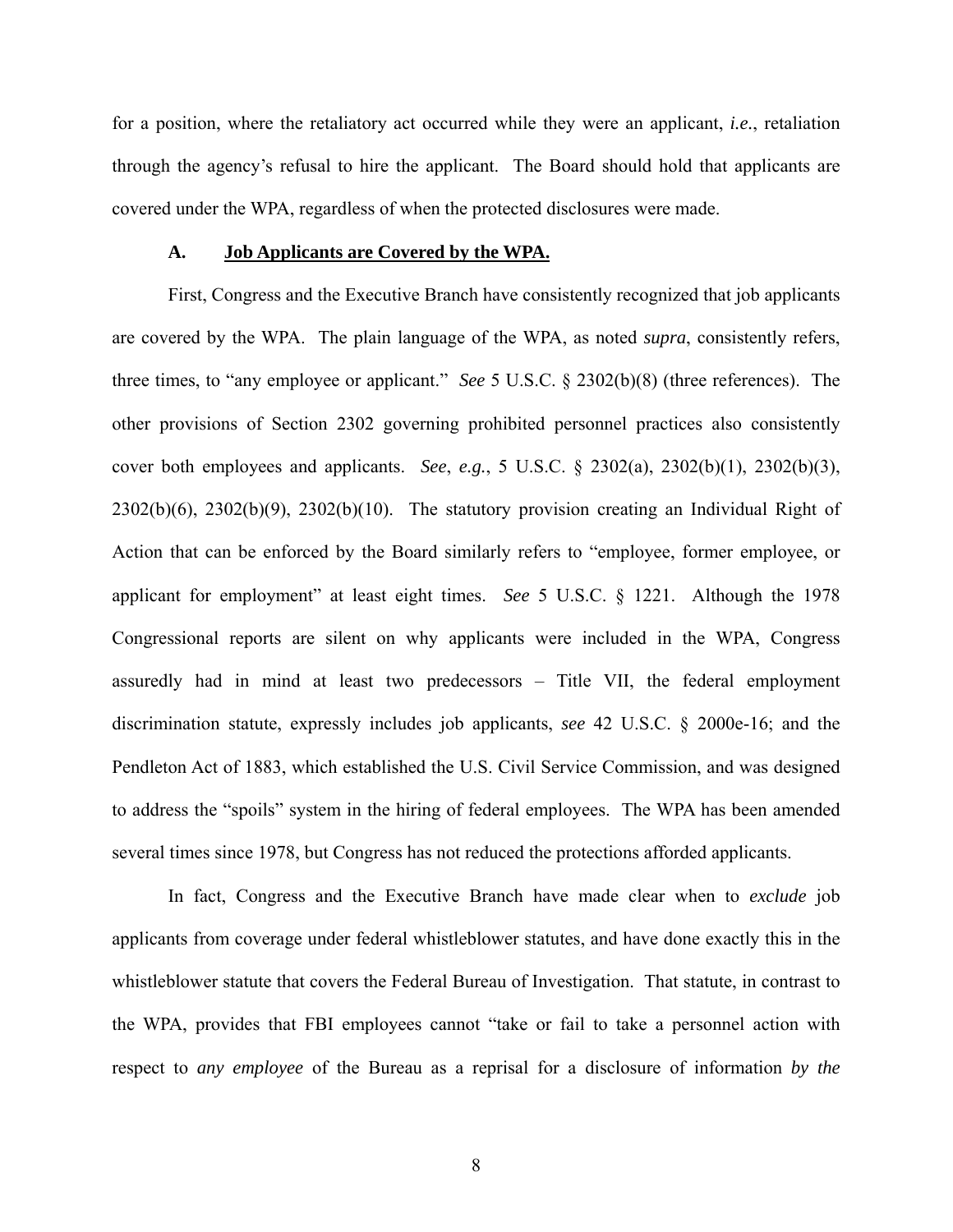*employee* …" 5 U.S.C. § 2303(a) (enacted 1978, amended 1989). As Congress recognized when considering the amendments proposed in 2012 to the WPA, the FBI statute expressly excludes job applicants: "the [proposed] provisions are like the protections for FBI employees under 5 U.S.C. § 2303, but unlike the WPA, which does protect applicants as well as employees." *See* S. REP. 112-155, at 34 n.132 (2012).

Similarly, in 2014, when Congress provided for a limited review process for other components of the Intelligence Community, those provisions were limited to employees, and did not expressly include job applicants—although some of the protections could hypothetically extend to applicants for employment as well. *See* 50 U.S.C. § 3234 (enacted by Pub. L. 113-126, § 601(a)); 50 U.S.C. § 3341(j) (enacted by Pub. L. 113-126, § 602(b)).

Further, when the Executive Branch established limited whistleblower retaliation protections for other components of the Intelligence Community, those protections were limited to employees, and did not include applicants:

A. Prohibition on Retaliation in the Intelligence Community.

Any officer or employee of a Covered Agency who has authority to take, direct others to take, recommend, or approve any Personnel Action, shall not, with respect to such authority, take or fail to take, or threaten to take or fail to take, a Personnel Action with respect to **any employee** serving in an Intelligence Community Element as a reprisal for a Protected Disclosure.

*See* Presidential Policy Directive/PPD-19, "Protecting Whistleblowers with Access to Classified Information," at  $\P$  A (Oct. 10, 2012) (emphasis added).<sup>4</sup>

The express exclusion of applicants from the FBI and Intelligence Community retaliation statutes confirms that Congress and the Executive Branch know how to demonstrate their intent to exclude applicants – so the express inclusion of applicants in the WPA for all other federal

 $\overline{a}$ 

<sup>4</sup> *Available at* http://www.whitehouse.gov/sites/default/files/image/ppd-19.pdf.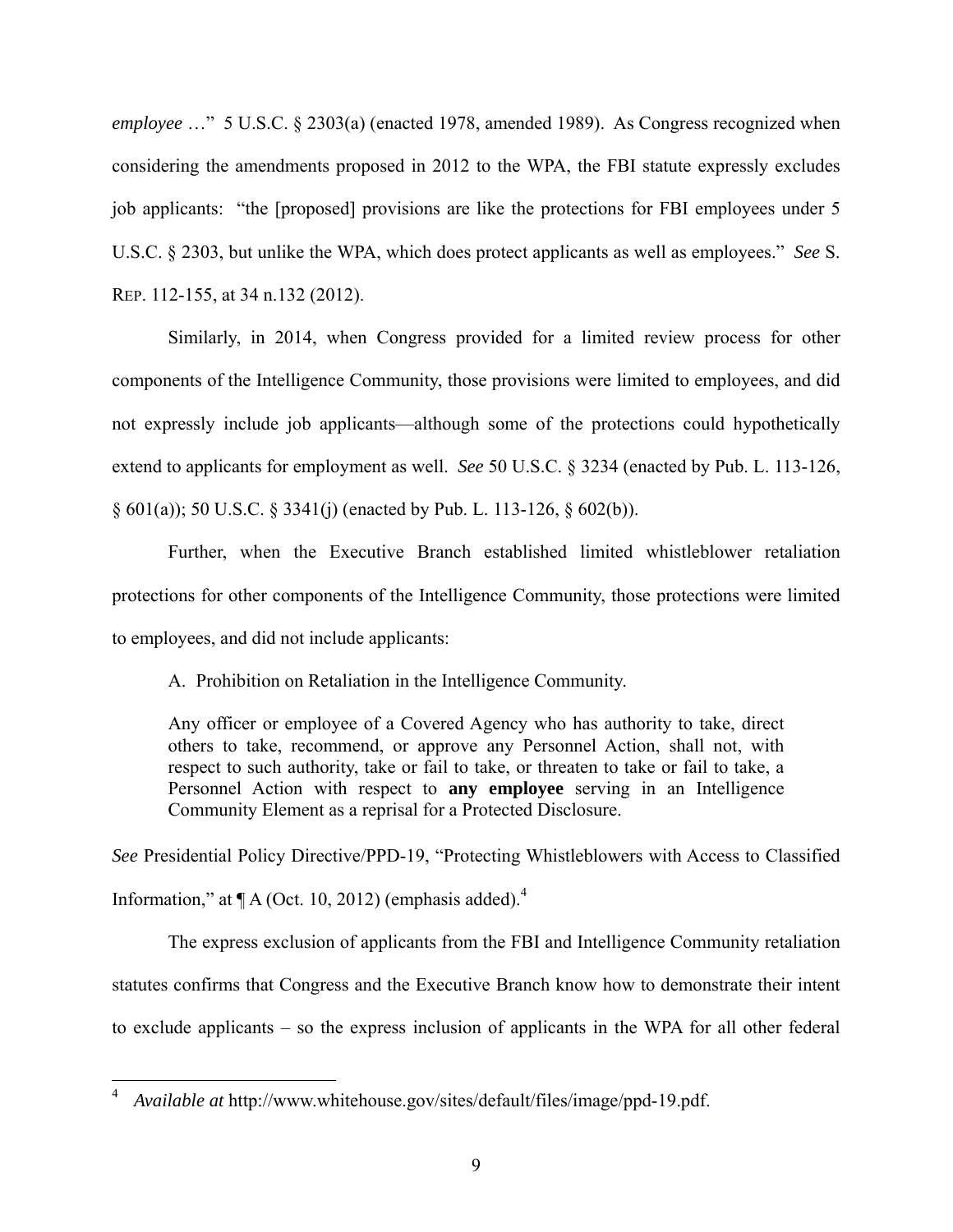agencies is consistent with the protection of applicants under the federal civil service laws.

 Therefore, the WPA expressly includes job applicants within its scope, consistent with over 130 years of regulating the federal hiring process to prohibit improper actions in selecting applicants for the civil service. This furthers the Congressional purpose of the WPA – to ensure that anyone, whether employee or applicant, is free to report their concerns about government misconduct, whether a violation of law, rule or regulation, or a report of gross mismanagement, gross waste of funds, abuse of authority, or a substantial danger to public health or safety.

### **B. The Board Has Previously Held that Disclosures Are Protected Even If Not Made During the Pendency of Employment or Application for Employment.**

The Board has consistently held that the WPA protects disclosures made by applicants, even if their disclosures were not made while the individual was an active employee or had a pending application. Nearly a decade ago, the Board held, in the seminal *Greenup* decision, that an applicant could bring a claim based on disclosures made well *prior* to her application. *Greenup v. Department of Agriculture*, 106 M.S.P.R. 202, 2007 MSPB 167 (2007).

In *Greenup*, the applicant was formerly employed by a county committee of the USDA Farm Services Agency,<sup>5</sup> and reported what she believed to be government misconduct relating to the projects that were jointly run with the U.S. Department of Agriculture. *Greenup*, 106 M.S.P.R. 202, ¶ 9 (2007). The Board held that while Ms. Greenup could not challenge her termination by the county government (since as a county employee, she was not covered by the WPA), she could bring a WPA claim based on her allegation "that the USDA did not select her for a secretarial position in the Office of General Counsel for which she applied, after she

 $\frac{1}{5}$  County committee employees such as Ms. Greenup are not Title 5 employees, and are deemed not covered by the Civil Service Reform Act for purposes of civil service law. *See United States v. Massey,* 380 F.3d 437, 441 (8th Cir. 2004); *Moore v. Glickman,* 113 F.3d 988 (9th Cir. 1997); *Greenup,* 106 M.S.P.R. 202 at ¶¶ 2, 5-6.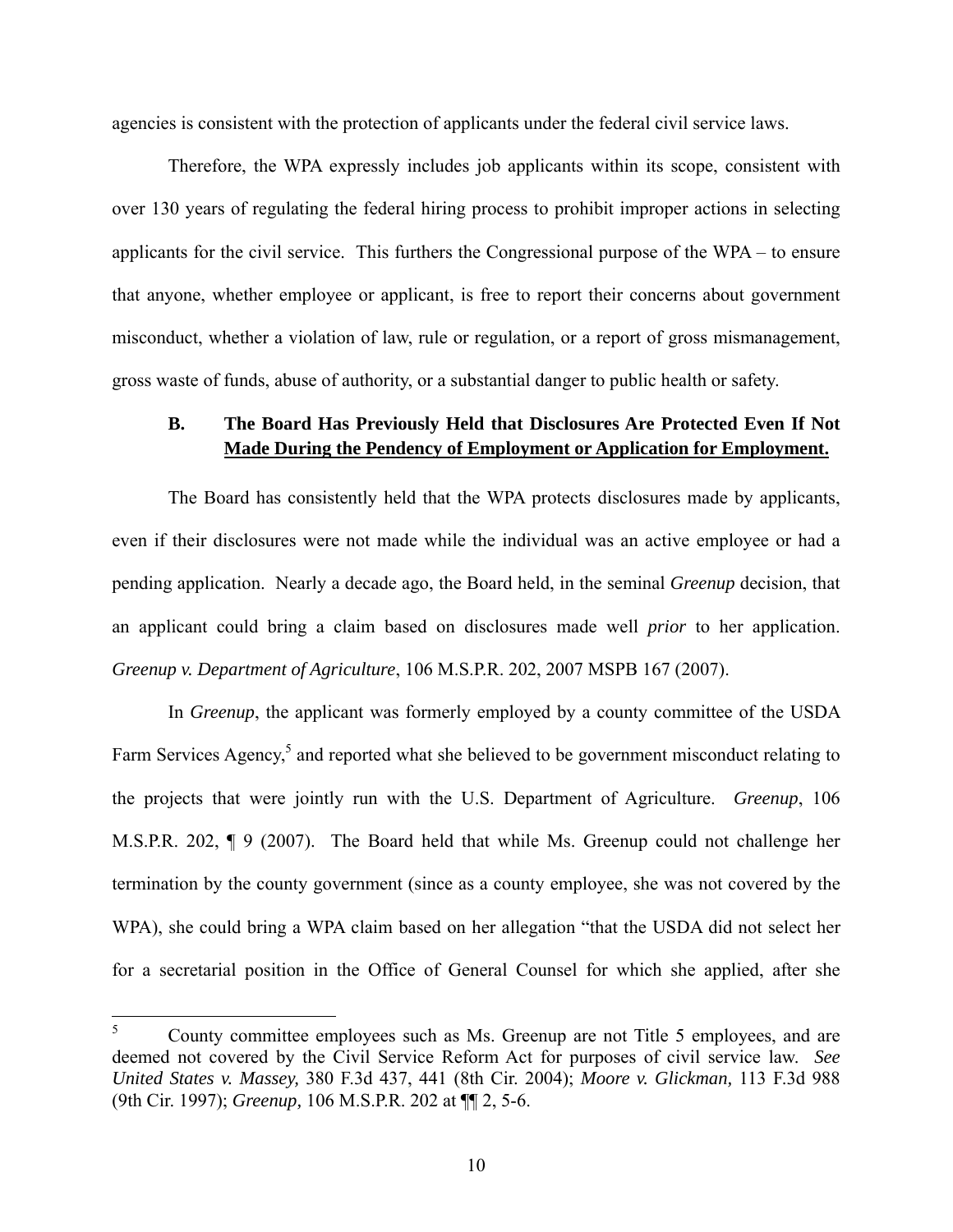resigned from her County Committee Program Technician position." *Id.* at ¶ 8. The Board held:

**The statute does not specify that the disclosure must have been made when the individual seeking protection was either an employee or an applicant for employment**. In the case of applicants for employment who were not Federal employees at any time prior to their application, **such a limitation would severely restrict any recourse they might otherwise have, since the disclosure would necessarily have to be made while their application was pending**. We do not believe that Congress intended to grant such a limited right of review, when it determined to protect applicants for employment. *See, e.g., Fishbein v. Department of Health & Human Services*, 102 M.S.P.R. 4, ¶ 8 (2006) (because the WPA is remedial legislation, the Board will construe its provisions liberally to embrace all cases fairly within its scope, so as to effectuate the purpose of the Act). Thus, we find that the appellant may file an IRA appeal regarding the agency's failure to select her for the secretarial position . . .

*Id.* (emphasis added). In *Greenup*, the Board went on to hold that the applicant had sufficiently pled "that her alleged disclosures were a contributing factor in the determination not to select her for the Office of General Counsel position," including that she was selected contingent upon a reference check, but that her selection was withdrawn after her former supervisor, who "had actual knowledge of her disclosures . . . influenced [the hiring manager] to withdraw the offer by providing a negative reference." *Id.* at ¶ 11.

 In *Dorney v. Department of the Army*, the Board subsequently held that a job applicant, who engaged in protected conduct during a prior period of federal employment, and who several years later re-applied for employment with the same agency, could bring a claim under the WPA based on allegations that she was not selected because of her protected conduct *four years prior* to her job application. *Dorney*, 117 M.S.P.R. 480 (2012). The MSPB held that it was reversible error for the Administrative Judge to reject the applicant's WPA claims, where the she alleged that the hiring manager had knowledge of her prior disclosures through communications with a former supervisor who not only had that knowledge and but also influenced the hiring decision:

An appellant can show that a disclosure described under 5 U.S.C. § 2302(b)(8) was a contributing factor in a personnel action by proving that the official taking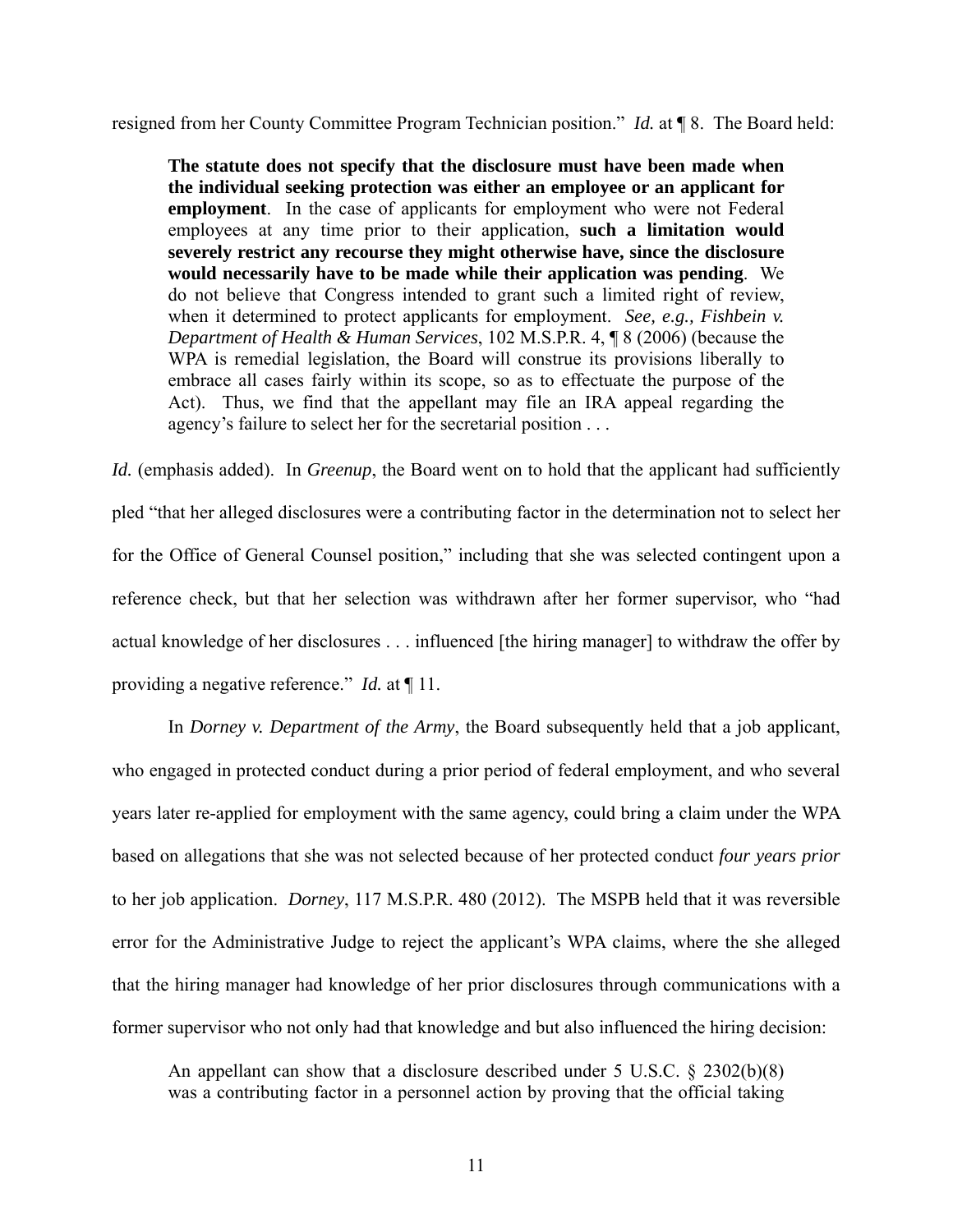the action had constructive knowledge of the protected disclosure. *Greenup v. Department of Agriculture*, 106 M.S.P.R. 202, ¶ 11 (2007); *Marchese v. Department of the Navy*, 65 M.S.P.R. 104, 108 (1994). An appellant may establish constructive knowledge by demonstrating that an individual with actual knowledge of the disclosure influenced the official accused of taking the retaliatory action. *Greenup*, 106 M.S.P.R. 202, ¶ 11; *Marchese*, 65 M.S.P.R. at 108.

*Id.* at  $\P$  11. The Board further held that the AJ erred in relying on the absence of close temporal

proximity between the disclosure and the personnel action, since what mattered was the agency's

knowledge of the applicant's protected conduct, not whether the disclosure occurred close in

time to the adverse hiring decision, let alone contemporaneous with the application process:

Here, the administrative judge noted that at least 4 years passed between the appellant's allegedly protected disclosure and the appellant's non-selection, and the Board has found that a personnel action taken within 1 to 2 years of a disclosure meets the knowledge / timing test; she then concluded that the appellant's non-selection occurred substantially outside this period. ID at 8. **However, to the extent that the administrative judge implied that this length of time was dispositive of the issue of whether the appellant could potentially demonstrate that her alleged disclosures contributed to the personnel action in question, she erred.** ID at 8; see *Powers [v. Department of the Navy*], 69 M.S.P.R. [150], 156 [(1995)].

*Id.* at  $\P$  16 (emphasis added).<sup>6</sup>

 $\overline{a}$ 

*Schneider v. Department of Homeland Security,* 98 M.S.P.R. 377, ¶ 16 (2005). The Board

<sup>6</sup> The Board's adoption of the analysis in this *Amicus* Brief would not leave the door open to a wide-open category of whistleblowing claims, as application of the Board's extant knowledge/timing test would filter out cases in a readily justiciable manner:

An employee may demonstrate that a disclosure was a contributing factor in a personnel action through circumstantial evidence, such as the acting officials' knowledge of the disclosure and the timing of the personnel action. 5 U.S.C. § 1221(e)(1); *Scott v. Department of Justice*, 69 M.S.P.R. 211, 238 (1995), *aff'd*, 99 F.3d 1160 (Fed. Cir. 1996) (table). Thus, an appellant's submission of evidence that the official taking the personnel action knew of the disclosure and that the personnel action occurred within a period of time such that a reasonable person could conclude that the disclosure was a contributing factor in the personnel action, i.e., evidence sufficient to meet the knowledge/timing test, satisfies the contributing factor standard. *See Horton v. Department of the Navy*, 66 F.3d 279, 283 (Fed. Cir. 1995).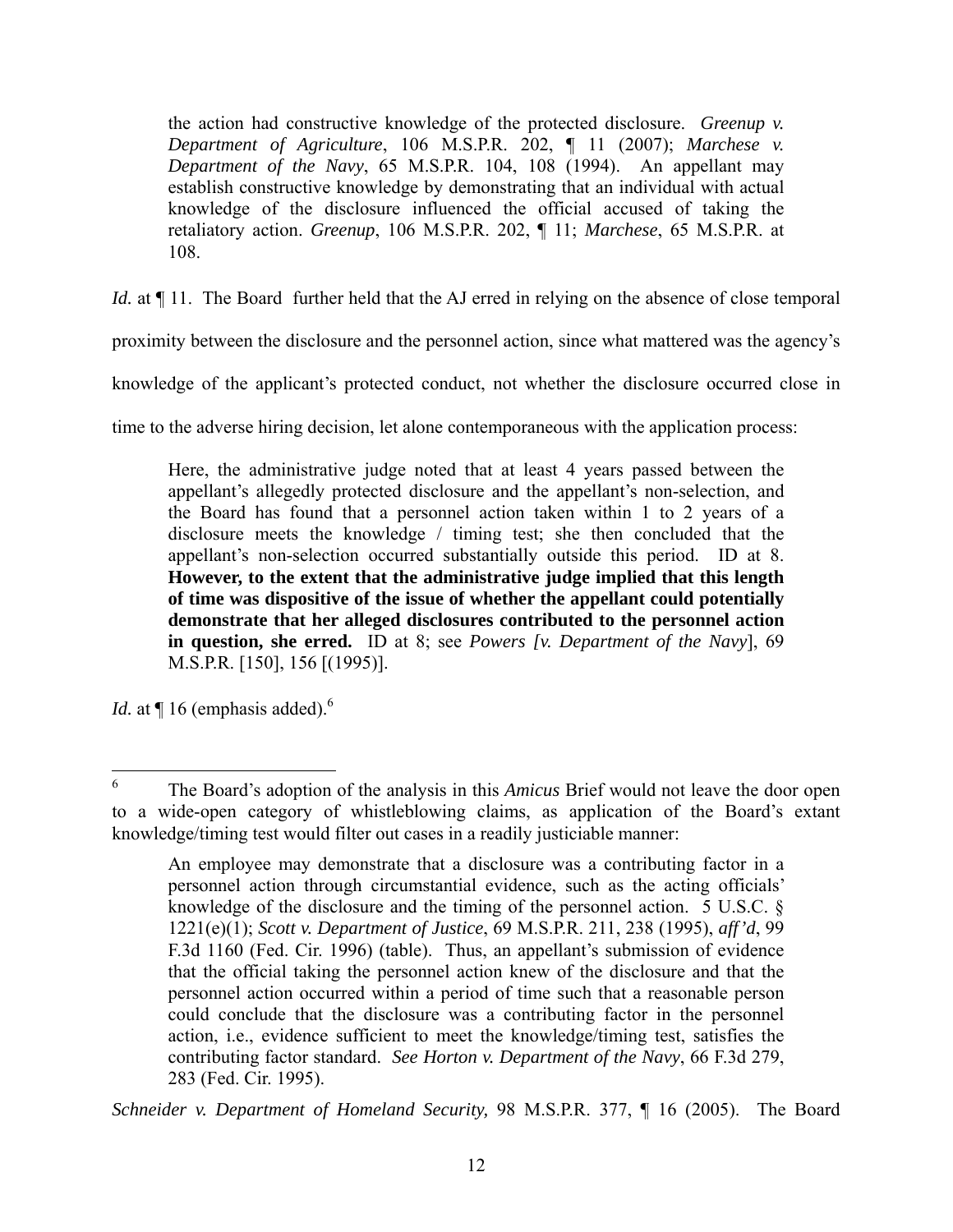In *Weed*, the Board held that a job applicant could bring a WPA claim for failure to hire at

one agency based on protected disclosures he made while employed at *another* agency:

**Further, contrary to the agency's argument, a whistleblower does not need to be an employee, an applicant for employment or a former employee at the time he made his protected disclosures**. In *Greenup v. Department of Agriculture*, 106 M.S.P.R. 202, ¶ 6 (2007), we found that a former Program Technician with a County Agricultural Stabilization and Conservation Committee, who had been a county employee and not a federal employee, could raise an IRA appeal alleging that the agency denied her an appointment to a federal position because of whistleblower protected disclosures that she made while a county employee. In *Greenup*, we determined that the statute does not specify that a disclosure must have been made when the individual seeking protection was either an employee or an applicant for employment. 106 M.S.P.R. 202, ¶ 8. **Indeed, we noted that, in the case of applicants for employment, who are not federal employees at any time prior to their application, such a limitation would severely restrict any recourse they might otherwise have, since the disclosure would necessarily have to be made while their application was pending.** Thus, we found that Congress did not intend to grant such a limited right of review, when it determined to protect applicants for employment. *Id.* 

*Weed v. Social Security Administration*, 113 M.S.P.R. 221, ¶ 12 (2010) (emphasis added). In

*Weed*, the applicant alleged that he made protected disclosures while employed with the Air

Force, and that those disclosures influenced the Social Security Administration's decision not to

hire him, even though the disclosures had nothing to do with the operations of the latter agency.

Thus, under *Greenup* and *Dorney*, the issue is whether the applicant's protected disclosures contributed, in any way, to the personnel action (refusal to hire), not the timing of the

protected disclosures. Further, under *Weed*, the applicant need not show that his protected

 $\overline{a}$ 

instructs that this knowledge/timing analysis looks at the delay from the date the manager learned of the protected activity (or perceived protected activity), not the date of the (perceived) protected activity itself. "[T]he language of 5 U.S.C.  $\S$  1221(e)(1)(B) does not prohibit the inference of a causal link in a case such as this, where an agency is alleged to have learned of a disclosure long after the disclosure itself but shortly before taking a personnel action." *Boyd v. Department of Homeland Security,* MSPB Docket No. AT-1221-13-3375-W-1 (Nov. 14, 2014). The expansiveness of the knowledge/timing test is demonstrated by the fact that the Board will find contributing factor even with a delay as long as 18 months. *See Redschlag v. Department of the Army,* 89 M.S.P.R. 589, ¶ 87 (2001); *accord Special Counsel ex rel. Rector v. National Credit Union Administration,* MSPB Docket No. CB-1208-16-0012-U-1, ¶ 9 (January 29, 2016).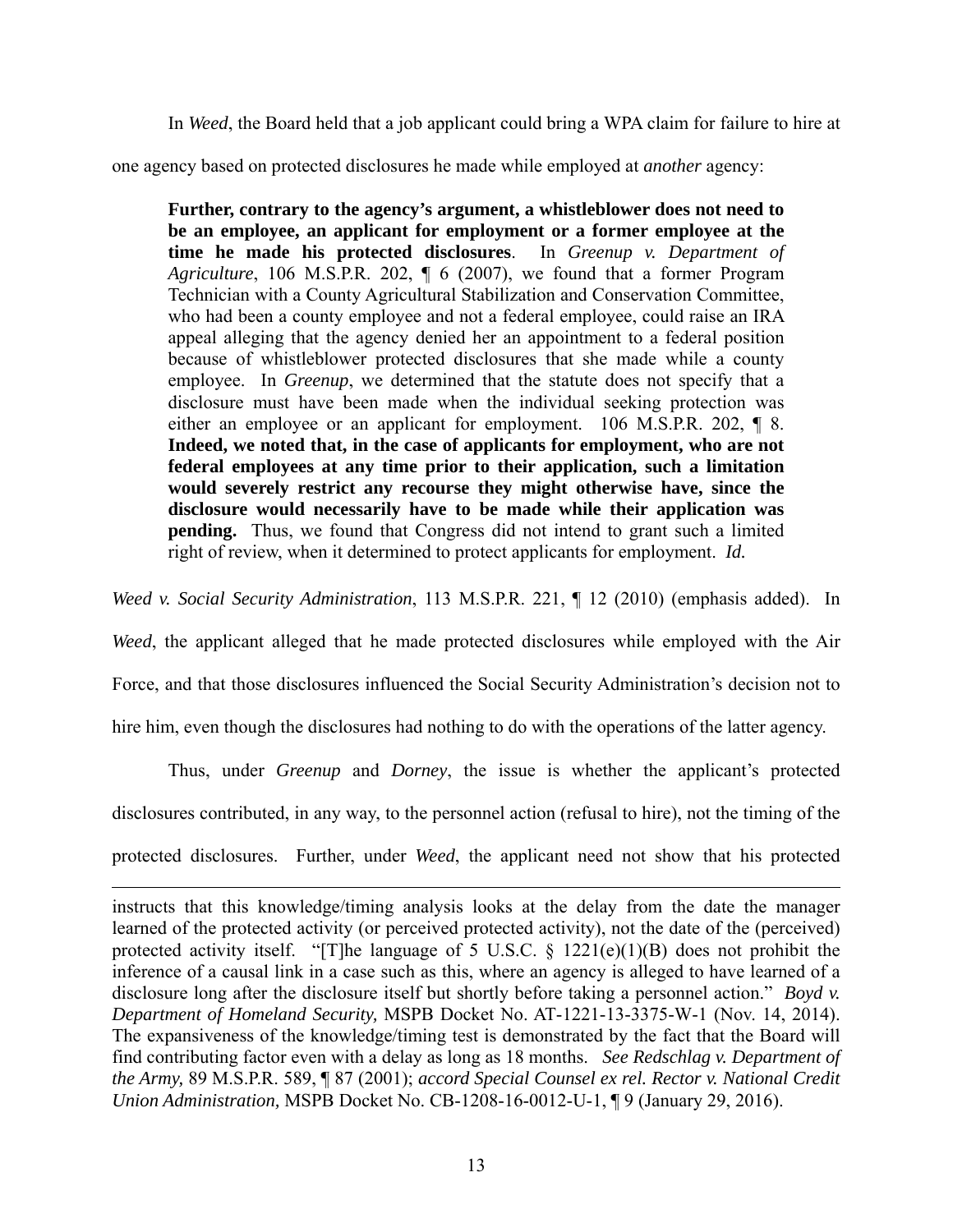disclosures were made while the applicant had any connection with the hiring agency, let alone that the protected disclosures related specifically to operations of the hiring agency. The Board applies *stare decisis* to its decisions. *See*, *e.g.*, *Bell v. Equal Employment Opportunity Commission,* 15 M.S.P.R. 491 (1983). No factors in this case warrant refraining from applying *stare decisis* and disturbing the settled holdings of *Greenup* and its progeny.

Therefore, under this consistent line of cases over the past decade, the Board would not be creating new law if it were to hold that the proper test for job applicants is simply whether their protected disclosures had any role in influencing the hiring agency's decision not to hire them, so that it is immaterial whether the disclosure was made during the pendency of the job application. Instead, the focus must be on the hiring agency's conduct in rejecting a job applicant who had made a protected disclosure. Keeping that focus will serve to ensure the Congressional purpose of encouraging anyone to raise concerns with government misconduct, without fear of reprisal should they later decide to apply for employment (or re-employment) with the federal government.

# **C. Case Law Involving Former Employees Is Not Relevant to the Application of the WPA to Applicants for Federal Employment.**

In its request for *amicus* briefs, the Board noted a separate line of non-precedential Federal Circuit decisions holding that *former* employees could not bring WPA claims based on disclosures made *after* the individual had left federal employment. *See* "Notice of Opportunity to File Amicus Briefs," 81 Fed. Reg. 2913, 2914 (Jan. 19, 2016) (citing *Nasuti v. Merit Systems Protection Board*, 376 F. App'x 29 (Fed. Cir. 2010); *Guzman v. Office of Personnel Management*, 53 F. App'x 927 (Fed. Cir. 2002); and *Amarille v. Office of Personnel Management*, 28 F. App'x 931 (Fed. Cir. 2001)). The Board noted that these nonprecedential decisions "were decided before the enactment of the WPEA" in 2012, and that the Board "may follow the Federal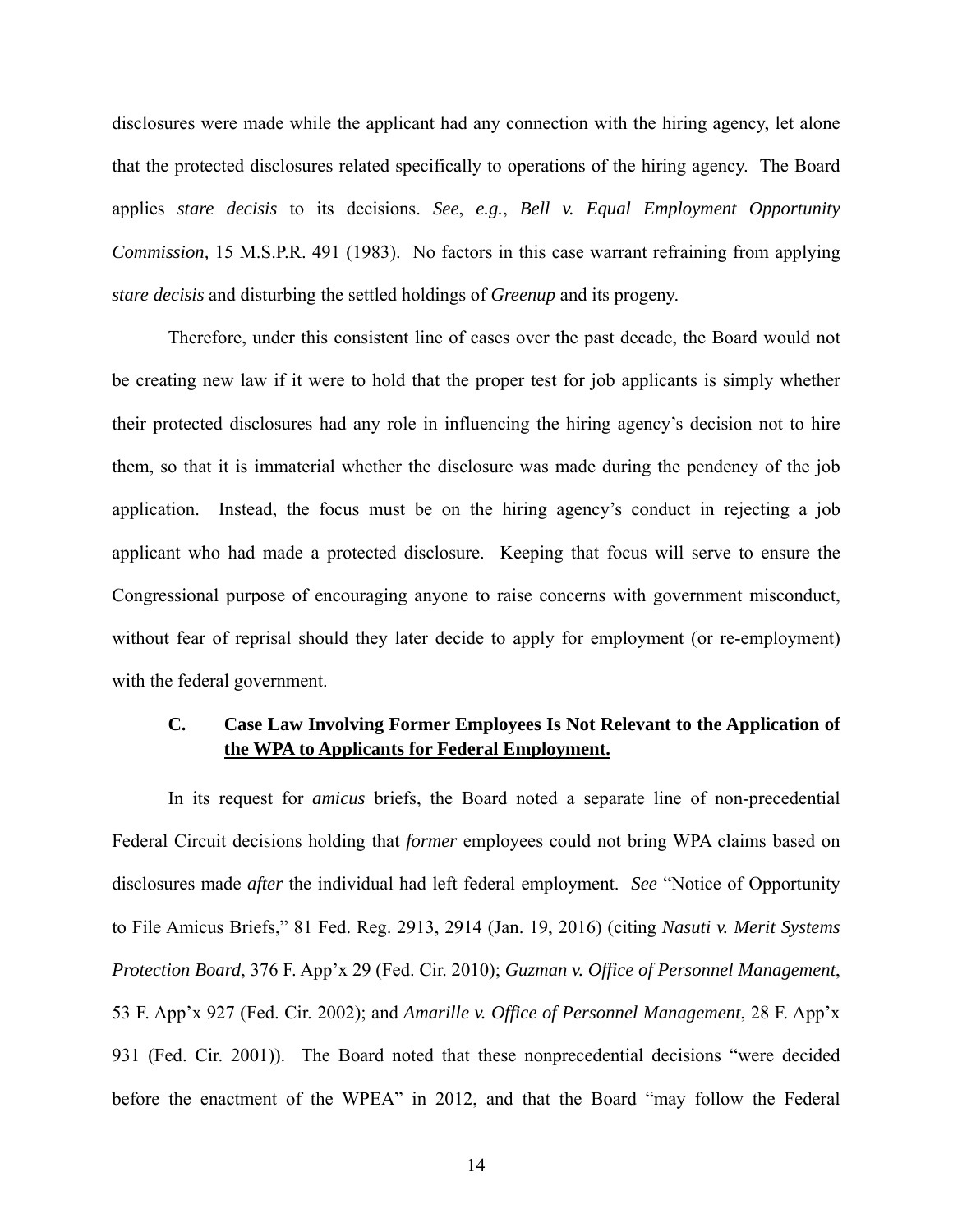Circuit's nonprecedential decisions, to the extent the Board finds them persuasive." *Id.* 

Here, however, the Board need not consider whether to follow these nonprecedential decisions in this case, because those decisions have no bearing on the issues presented. The statutory text of the WPA is clear: it covers disclosures made by both employees and applicants, but is silent on whether it covers disclosures made by former employees after their separation. Moreover, the WPEA did not change the inclusion of both employees and applicants, as that language in 5 U.S.C. § 2302(b)(8) dates back to the CSRA in 1978 and was not modified by the WPEA. Thus, the WPA, both before and after the enactment of the WPEA, has consistently covered job applicants.

Whether the WPA should cover *former* federal employees for alleged disclosures made *after* their separation from the federal government is not an issue presented by this case and would have no effect on the outcome of Mr. Abernathy's case on remand. Addressing this issue would therefore amount to the Board offering an advisory opinion to other, unnamed parties with unrelated claims. It is settled law that the issuance of advisory opinions is inappropriate, not only because such opinions have no bearing on the parties, but also because the parties have no legitimate reason to advocate regarding issues that would not affect them. The Board itself is prohibited from issuing advisory opinions. 5 U.S.C. § 1204(h); *accord, e.g., Special Counsel v. Smith, 2011 MSPB 69 at*  $\P$  9 n.3 (2011).

This statutory restriction is consistent with the Board's adjudicatory role, as the general caselaw prohibits issuance of advisory opinions. The Federal Circuit, in addressing patent and international trade law appeals, has consistently rejected the attempts of parties to seek advisory opinions. *See International Electronic Tech. Corp. v. Hughes Aircraft Co.*, 476 F.3d 1329 (Fed. Cir. 2007) (improper to "be rendering advisory opinions"); *IBM Corp. v. United States*, 58 F.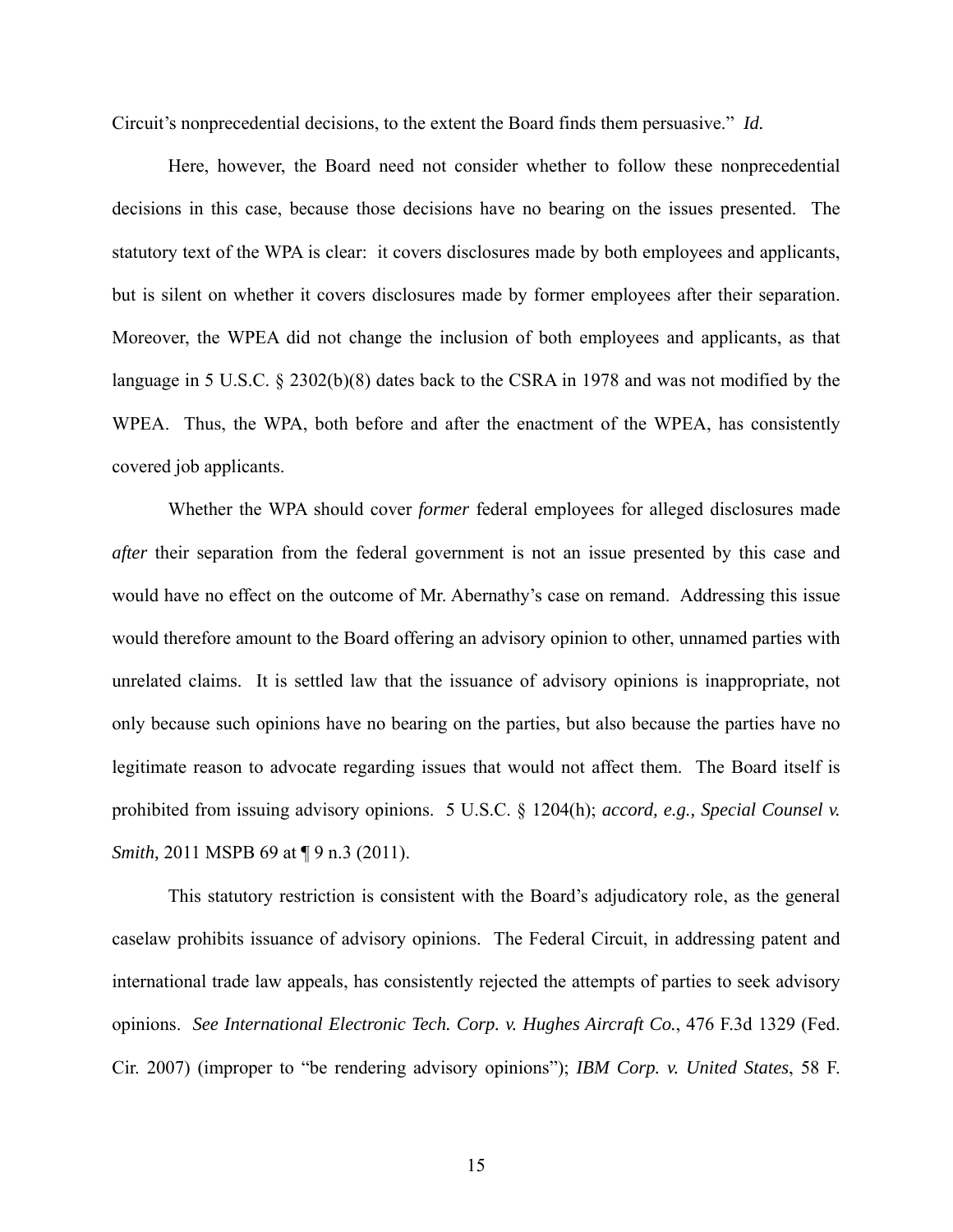App'x 851, 853 (Fed. Cir. 2003) ("We decline IBM's invitation to issue an advisory opinion on this question."). The Supreme Court has similarly made clear that it is not the role of a judicial tribunal to issue advisory opinions, since they are not necessary to decide the issues facing the parties: "Federal courts may not 'decide questions that cannot affect the rights of litigants in the case before them' or give 'opinion[s] advising what the law would be upon a hypothetical state of facts.'" *Chafin v. Chafin*, 568 U.S. \_\_, 133 S. Ct. 1017, 1023 (2013) (quoting *Lewis v. Continental Bank Corp.*, 494 U.S. 472, 477 (1990)); *see also Princeton Univ. v. Schmid*, 455 U.S. 100, 102 (1982) (*per curiam*) ("We do not sit to decide hypothetical issues or to give advisory opinions about issues as to which there are not adverse parties before us.") (citations omitted); *Preiser v. Newkirk*, 422 U.S. 395, 401-02 (1975) ("[A] federal court has neither the power to render advisory opinions nor 'to decide questions that cannot affect the rights of litigants in the case before them.' Its judgments must resolve 'a real and substantial controversy admitting of specific relief through a decree of a conclusive character, as distinguished from an opinion advising what the law would be upon a hypothetical state of facts.'").

 While the issue of whether *former* federal employees should be covered under the WPA for protected disclosures made *after* their separation from the government may be an intellectually interesting issue, and may be presented in the future by another individual against a different agency based upon disclosures unrelated to those in this case, that issue is not presented here. The Board need not, and should not, decide that issue in resolving the specific issues presented by this appeal, particularly where the prior case law and the rationale for protecting job applicants based on disclosures made prior to their application is clear – the WPA protects job applicants for reprisal in the hiring process, regardless of when the protected disclosure was made or even whether the protected disclosure involved the hiring agency itself.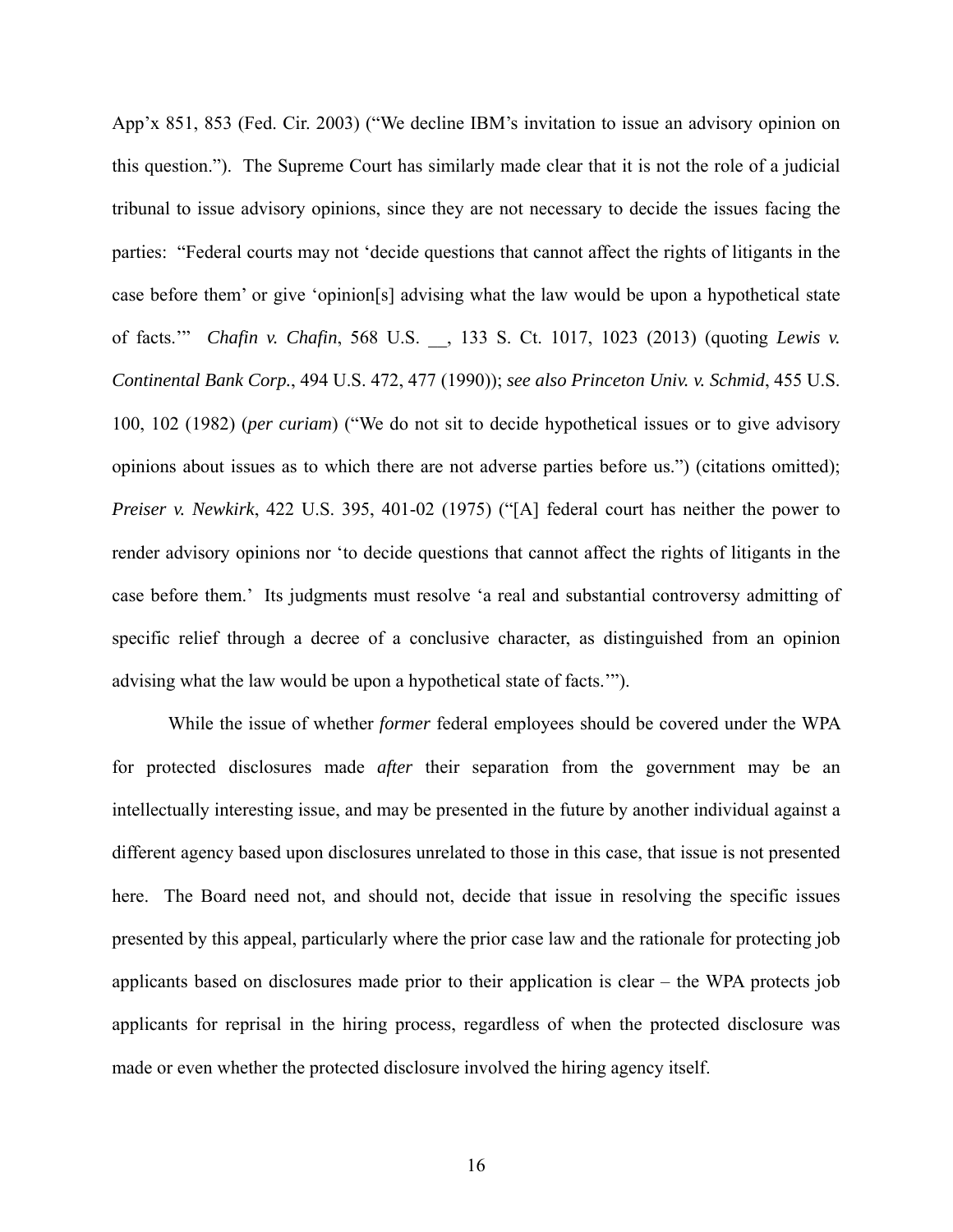#### **II. The Decision Below Ignores the Perception Theory of Whistleblower Reprisal.**

In the decision below, the administrative judge further erred through failure to consider Mr. Abernathy's case under the perception theory of whistleblower reprisal, under which Mr. Abernathy could also be covered. It is settled law that the WPA protects individuals from actions taken by agencies in the mistaken belief that the individual engaged in protected conduct, even if the individual in fact never made any disclosures protected under the WPA. *See, e.g., Reed v. Department of Veterans Affairs,* 122 M.S.P.R. 165, ¶ 26 (2015) (*citing King v. Department of the Army*, 116 M.S.P.R. 689, ¶ 6 (2011) and *Special Counsel v. Department of the Navy,* 46 M.S.P.R. 274, 278-80 (1990)); *Juffer v. U.S. Information Agency*, 80 M.S.P.R. 81, ¶ 12 (1998).

The Board recently spoke to the application of this perceived-whistleblower line of cases to job applicants with nonselection claims in a nonprecedential decision, instructing that administrative judges need to look at both the normal whistleblower reprisal theory and the perception theory of reprisal in deciding whether a nonfrivolous allegation of jurisdiction has been made. *See Boyd v. Department of Homeland Security,* MSPB Docket No. AT-1221-13- 3375-W-1 (November 24, 2014).

## **III. The Decision Below Is Contrary to the Public Policy of Broadly Construing Whistleblower Reprisal Protections as Remedial Statutes.**

 The WPA makes clear that whistleblowing provides an important public benefit that must be encouraged when necessary by taking away fear of retaliation. *Horton v. Department of the Navy*, 66 F.3d 279, 282 (Fed. Cir. 1995) ("The purpose of the Whistleblower Protection Act is to encourage disclosure of wrongdoing to persons who may be in a position to act to remedy it, either directly by management authority, or indirectly as in disclosure to the press."). As the GAO recognized, "In a high-performing workplace, federal employees must be able to pursue the missions of their organizations free from discrimination and should not fear or experience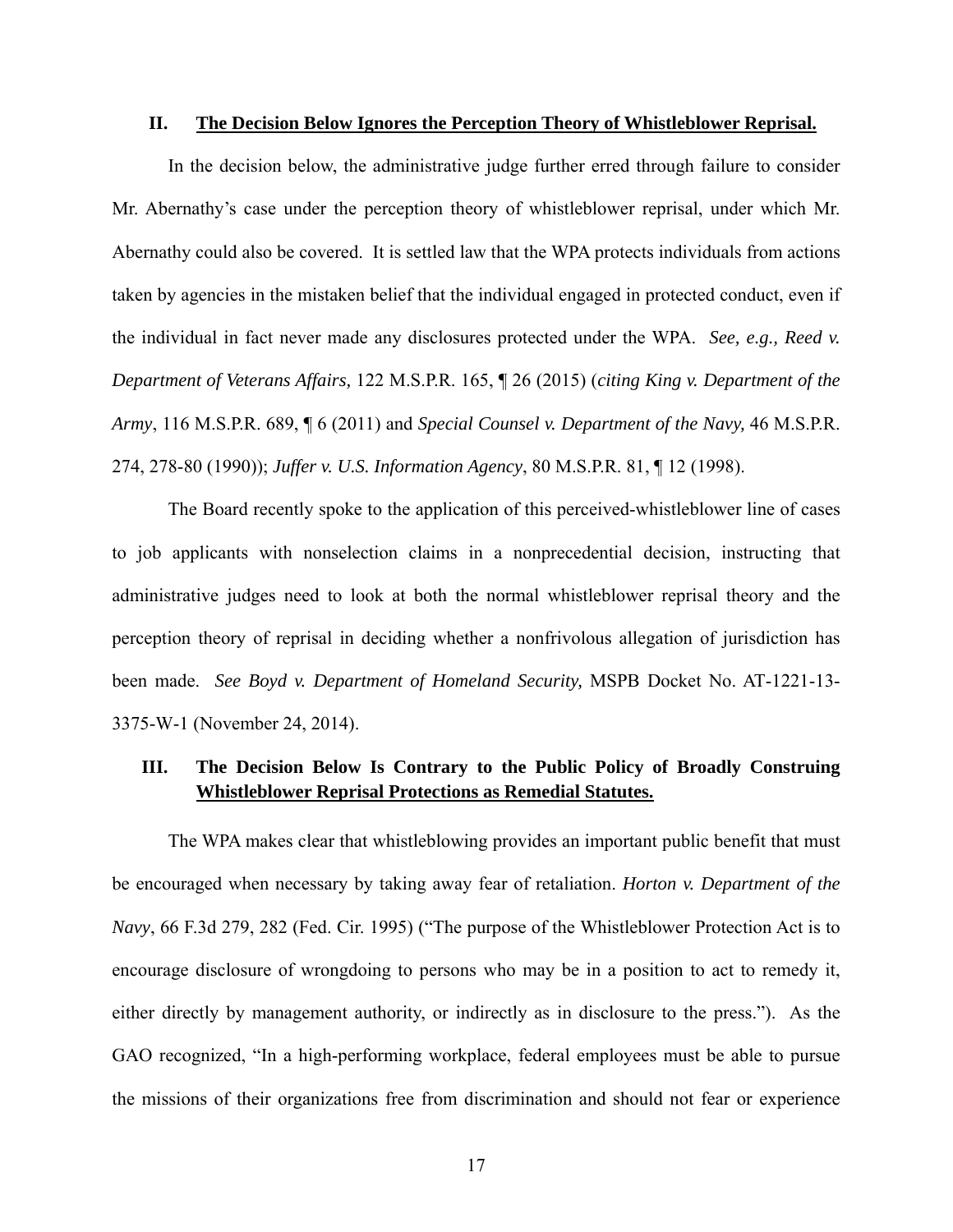retaliation or reprisal for reporting—blowing the whistle on—waste, fraud, and abuse." GAO, "The Federal Workforce: Observations on Protections From Discrimination and Reprisal for Whistleblowing," GAO Report No. GAO-01-715T (May 9, 2001), *available at*  http://www.gao.gov/assets/110/108818.pdf.

 Disclosures of fraud and waste increase transparency and prompt official investigations. Empirical analyses of whistleblower cases note the importance of employee disclosures in prosecuting fraud. A study conducted at the Booth School at the University of Chicago noted that 19.2% of corporate fraud is detected by the employees, compared to 14.1% detected by auditors. Alexander Dyck, Adair Morse & Luigi Zingales, "Who Blows the Whistle on Corporate Fraud?," *The Journal of Finance*, Vol. 65, Issue 6 (Dec. 20, 2010), at 54, Table 2.<sup>7</sup> The Association of Certified Fraud Examiners ("ACFE") has conducted biennial reports on occupational fraud since 2002. ACFE's *2014 Report to the Nations*, at 21, 23, finds that employee tips detected 49% of reported frauds, compared to only 1.9% detected by law enforcement (in large organizations). In addition, another 14.6% of frauds are reported anonymously – indicating that "there is often a risk of backlash for whistleblowers[.]" *Id*. at 21.<sup>8</sup> By forcing potential whistleblowers to choose between their careers and the truth, denying protection to whistleblowers risks losing the 65% of fraud cases disclosed by employees.

 The public benefit of providing a remedy to whistleblowers suffering retaliation was recognized by Congress even in the earliest legislative history for federal whistleblower protections:

Often, the whistle blower's reward for dedication to the highest moral principles is harassment and abuse. Whistle blowers frequently encounter severe damage to their careers and substantial economic loss.

1

<sup>7</sup> *Available at* http://www.nber.org/papers/w12882.pdf.

<sup>8</sup> *Available at* http://www.acfe.com/rttn/docs/2014-report-tonations.pdf.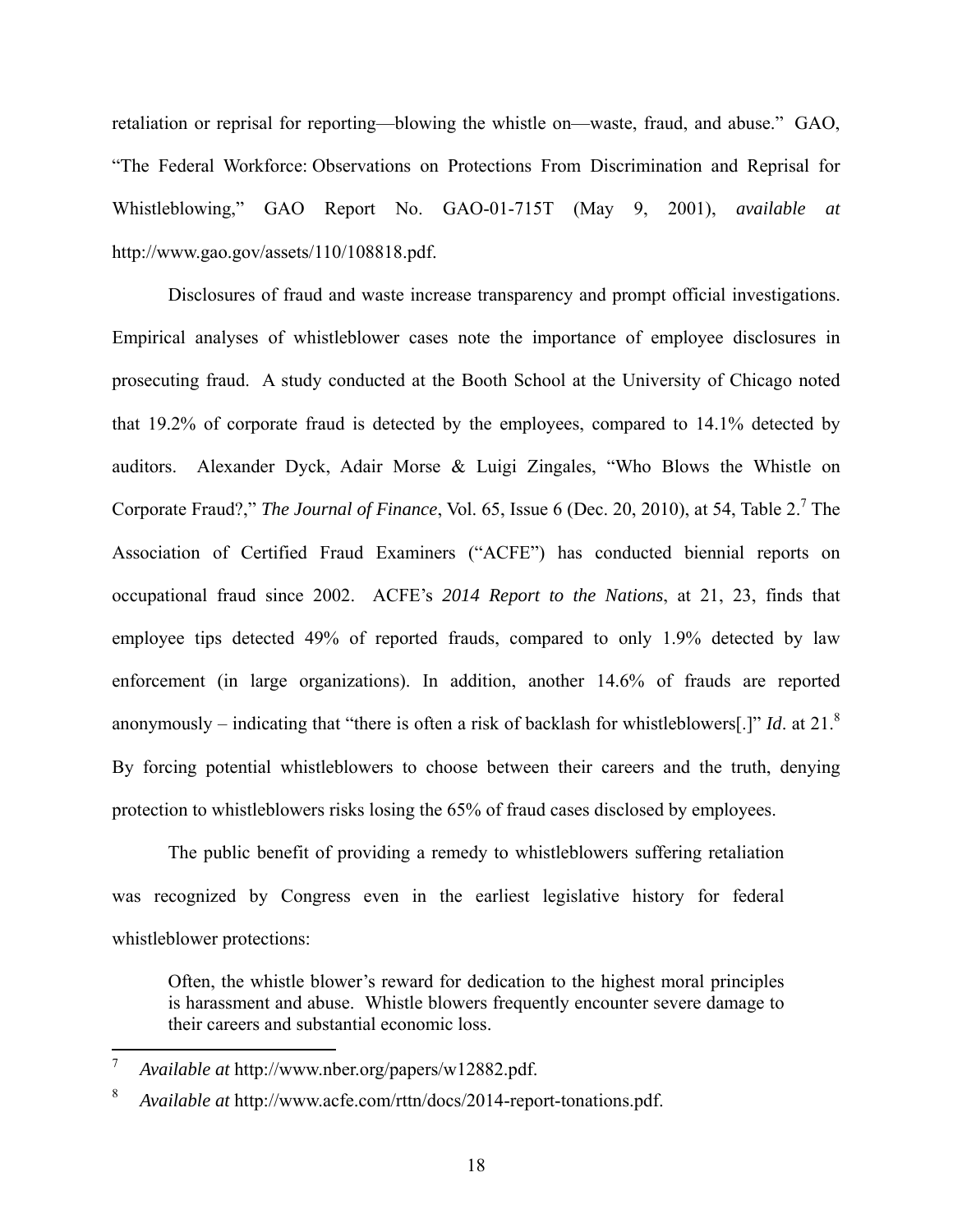Protecting employees who disclose government illegality, waste, and corruption is a major step toward a more effective civil service. In the vast Federal bureaucracy it is not difficult to conceal wrongdoing provided that no one summons the courage to disclose the truth. Whenever misdeeds take place in a Federal agency, there are employees who know that it has occurred, and who are outraged by it. What is needed is a means to assure them that they will not suffer if they help uncover and correct administrative abuses. What is needed is a means to protect the Pentagon employee who discloses billions of dollars in cost overruns, the GSA employee who discloses widespread fraud, and the nuclear engineer who questions the safety of certain nuclear plants. These conscientious civil servants deserve statutory protection rather than bureaucratic harassment and intimidation.

[...] For the first time, and by statute, the Federal Government is given the mandate--through [...] the Merit Systems Protection Board--to protect whistleblowers from improper reprisals.

S. REP. NO. 95-969 at 8 (1978). That same remedial purpose, squarely grounded in strong public

policy considerations, continues to the present. As the Board has taught, "[i]t is well established

that the Whistleblower Protection Act of 1989, which authorized the filing of IRA appeals, is

remedial legislation. Remedial statutes are to be 'interpreted liberally, to embrace all cases fairly

within their scope, so as to effectuate the purpose of the statute[s].'" *See Glover v. Department* 

*of the Army,* 94 M.S.P.R. 534, at ¶ 8 (2003); *accord Pastor v. Department of Veterans Affairs,* 87

M.S.P.R. 609, at ¶ 13 (2001). "[T]he remedial intent of the law favors inclusion, not exclusion."

*Morrison v. Department of the Army,* 77 M.S.P.R. 655 (1998). Further, as the Board teaches:

It is well established that the WPA is a remedial statute, and we are required to construe its terms liberally to embrace all cases fairly within its scope so as to effectuate its purpose. *See, e.g., Weed v. Social Security Administration*, 113 M.S.P.R. 221, ¶ 9 (2010); *Fishbein*, 102 M.S.P.R. 4, ¶ 8. Further, our reviewing court has found that the language used in 5 U.S.C. § 2302(b)(8) indicates that Congress's intent was to legislate in "broad terms" and that, "absent some exclusionary language, a cramped reading of the statute . . . would be counter to that intent." *Weed*, 113 M.S.P.R. 221, ¶ 9 (quoting *Reid v. Merit Systems Protection Board*, 508 F.3d 674, 677 (Fed. Cir. 2007)).

*Usharauli v. Department of Health and Human Services,* 116 M.S.P.R. 383, ¶10 (2011).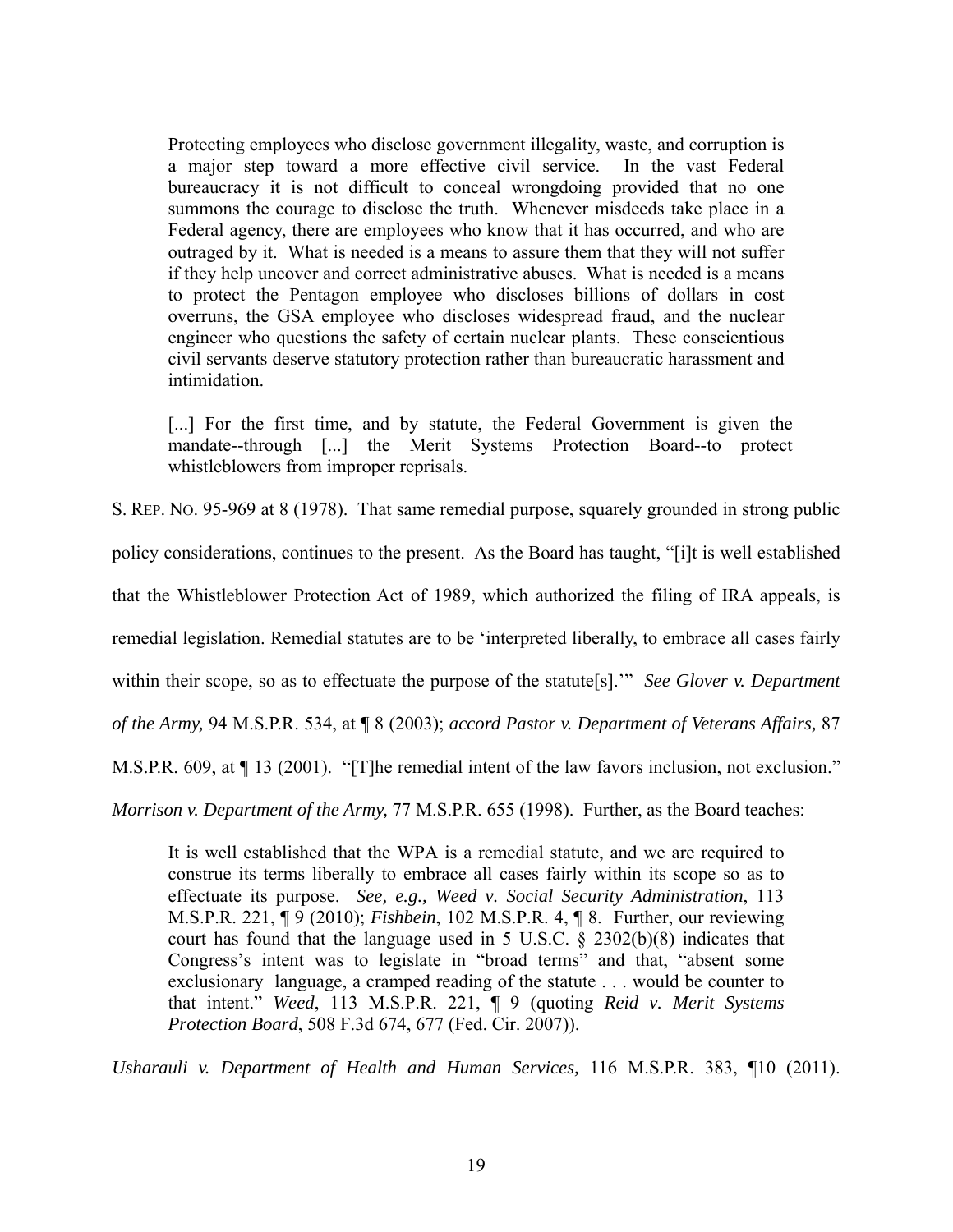Accordingly, the Board should give the WPEA its broadest reading as a remedial statute, and apply Congress' clarifications to the preexisting WPA definition of protected disclosures to cases presently pending before the Board and OSC.

The WPA plays a prominent role in the web of whistleblower protections enacted by Congress. Its enhanced standards of causation in 5 U.S.C. § 1221(e)(1) are now included in over a dozen other federal whistleblower protection statutes.<sup>9</sup> The Department of Labor enforces 22 whistleblower laws that cover private and federal sector employees. Its Administrative Review Board (ARB) has observed that the burdens of proof provisions of the Wendell H. Ford Aviation Investment and Reform Act for the 21st Century (AIR21) and Energy Reorganization Act (ERA) are ultimately modeled after the WPA's burden of proof provisions. *See Bechtel v. Competitive Techs., Inc.*, ARB No. 09-052, ALJ No. 2005-SOX-033, slip op. at 24, n.124 (ARB Sept. 30, 2011); *Kester v. Carolina Power & Light Co.*, ARB No. 02-007, ALJ No. 2000-ERA-031, slip op. at 7, n.15 (ARB Sept. 30, 2003). In *Kester*, the ARB observed that Congress adopted the less onerous "contributing factor" standard "in order to facilitate relief for employees who have been retaliated against for exercising their [whistleblower rights]." *Kester* (quoting 138 Cong. Rec. No. 142 (Oct. 5, 1992)).

The Department of Labor has recognized whistleblower protections for applicants even

 $\overline{a}$ 

<sup>9</sup> Affordable Care Act (ACA), 29 U.S.C. § 218C; Consumer Financial Protection Act of 2010 (CFPA), Section 1057 of the Dodd-Frank Wall Street Reform and Consumer Protection Act of 2010, 12 U.S.C. § 5567; Consumer Product Safety Improvement Act (CPSIA), 15 U.S.C. § 2087; Energy Reorganization Act (ERA), 42 U.S.C. § 5851; FDA Food Safety Modernization Act (FSMA), 21 U.S.C. § 399d; Federal Railroad Safety Act (FRSA), 49 U.S.C. § 20109; Moving Ahead for Progress in the 21st Century Act (MAP-21), 49 U.S.C. § 30171; National Transit Systems Security Act (NTSSA), 6 U.S.C. § 1142; Pipeline Safety Improvement Act (PSIA), 49 U.S.C. § 60129; Sarbanes-Oxley Act (SOX), 18 U.S.C. § 1514A; Seaman's Protection Act (SPA), as amended by Section 611 of the Coast Guard Authorization Act of 2010, 46 U.S.C. § 2114; Surface Transportation Assistance Act (STAA) (1982), as amended by the 9/11 Commission Act of 2007 (Public Law No. 110-053), 49 U.S.C. § 31105; Wendell H. Ford Aviation Investment and Reform Act for the 21st Century (AIR21), 49 U.S.C. § 42121.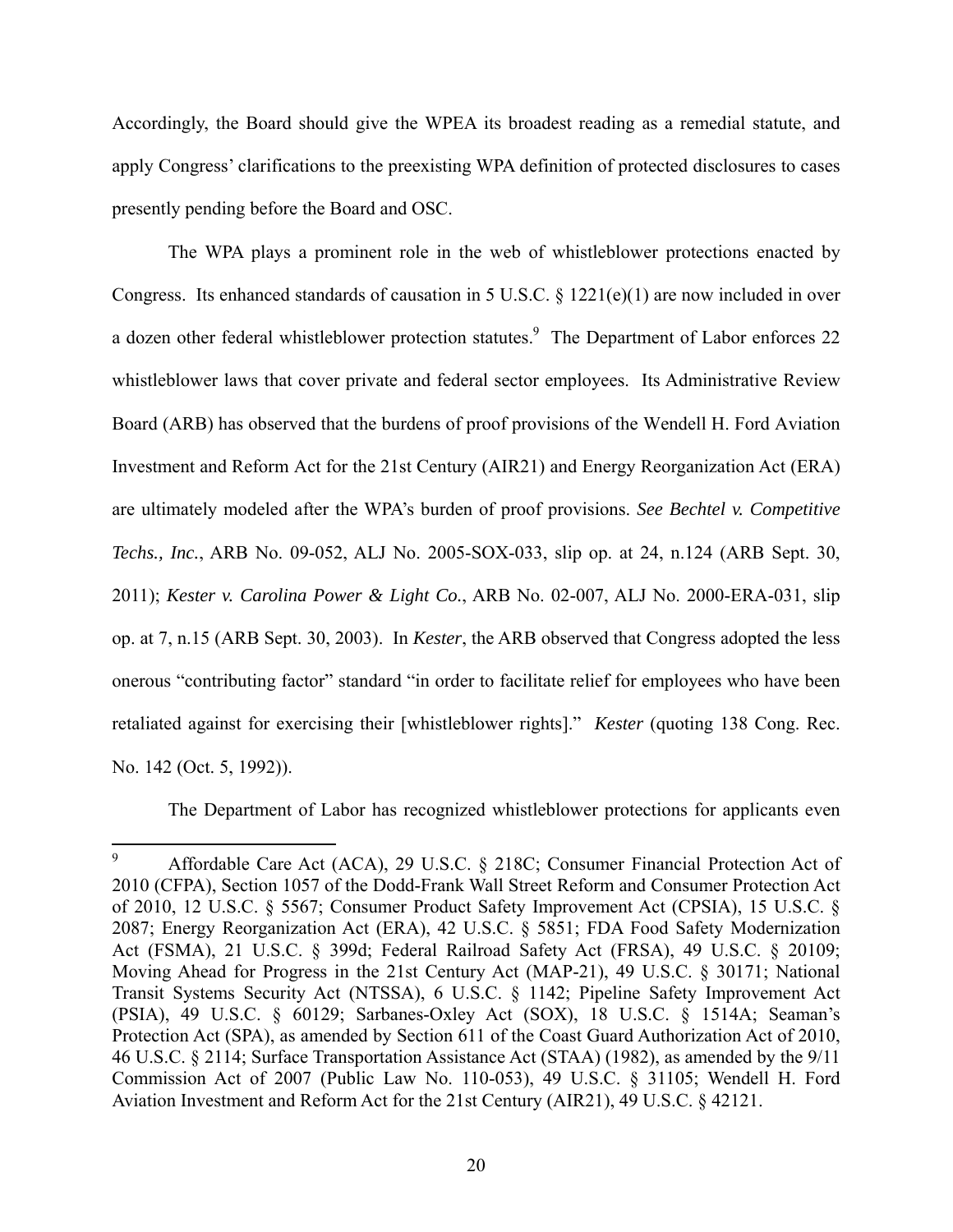under laws that protect "employees" and do not explicitly cover "applicants." *Bobreski v. J. Givoo Consultants, Inc*., ARB No. 13-001, ALJ No. 2008-ERA-3, Decision and Order of Remand (ARB Aug. 29, 2014) (ERA case). In *Flanagan v. Bechtel Power Corp*., 81-ERA-7 (Sec'y June 27, 1986), the Secretary of Labor held that the ERA definition of "employee" may include former employees applying for reemployment. The ALJ had analyzed the purpose of the Act, the Senate Report, the fact that the regulation refers to blacklisting, and analogous NLRB authority. In doing so, the Secretary noted the following from *Phelps Dodge Corp. v. NLRB*, 313 U.S. 177, 188 (1941):

To differentiate between discrimination in denying employment and in terminating it, would be a differentiation not only without substance, but in defiance of that against which the prohibition of discrimination is directed.

 In 2013, Congress explicitly adopted the "legal burdens of proof specified in section 1221(e) of title 5" for whistleblower claims by the employees of federal contractors. 10 U.S.C. § 2409(c)(6); Pub. L. 112–239, § 827(c)(5); *see also* National Defense Authorization Act of 2013 (NDAA FY13), 41 U.S.C. § 4712(c)(6). Congress enacted 10 U.S.C. § 2409 because it:

. . . would protect employees of defense contractors from reprisals for going to appropriate government officials with information of wrongdoing. The committee recognizes that employees of defense contractors are frequently the first to know about illegal contract padding or hidden defects in weapon systems. These employees should not lose their jobs or suffer other reprisals because they do their patriotic duty in reporting wrongdoing to appropriate government officials. [The Act] would define "reprisal" the same way that term would be defined under ...section 2302 of title 5, United States Code (relating to Federal civil servants).

H.R. REP. No. 99-718, at 266 (1986).

 The federal appellate courts have held that there is a presumption that statutes sharing the common purpose of promoting citizen enforcement of important federal policies should be interpreted similarly. *Board of Trustees of the Hotel & Restaurant Employees Local 25 v. JPR, Inc.*, 136 F.3d 794, 802 (D.C. Cir. 1998) (citing *Pennsylvania v. Del. Valley Citizens' Council for*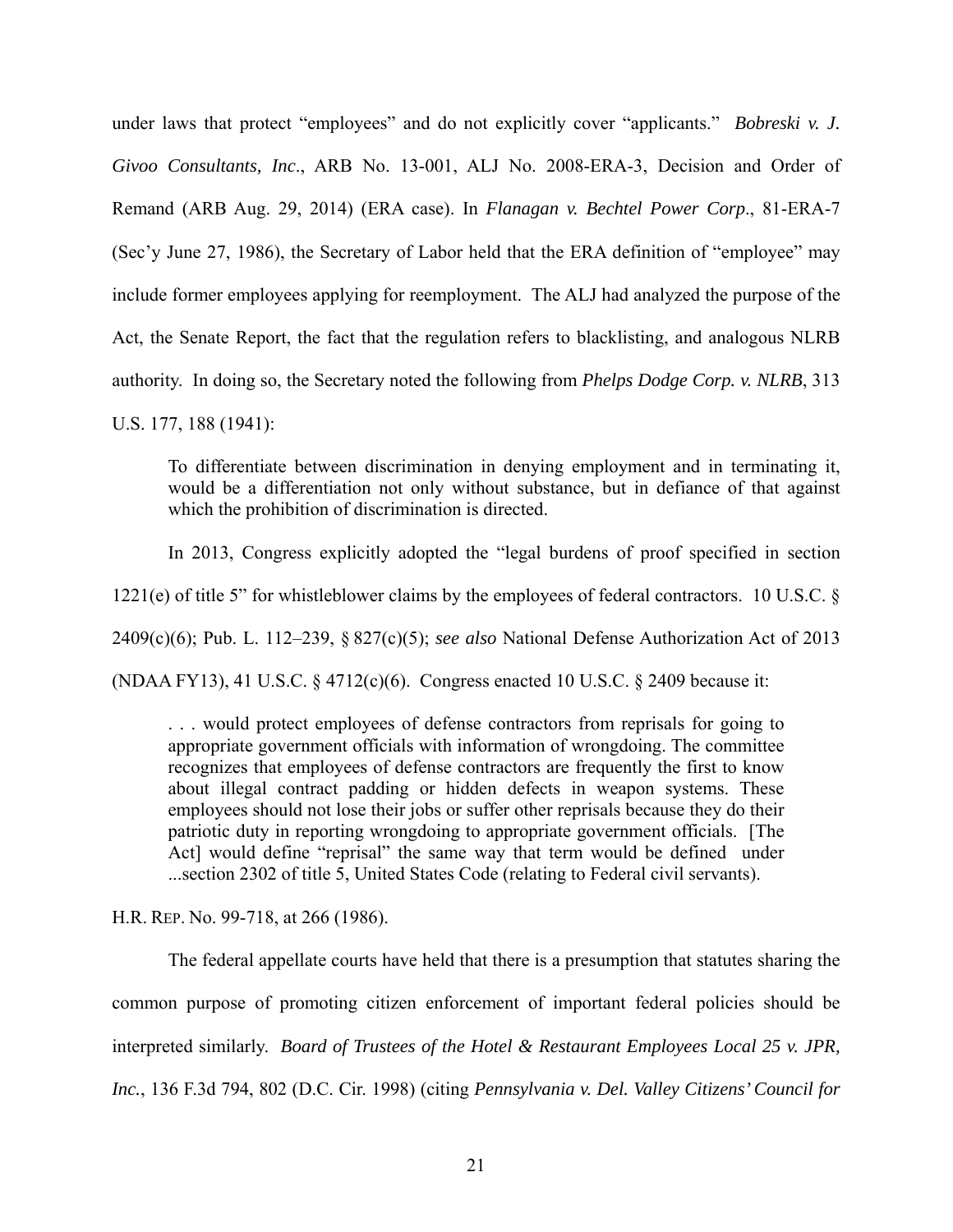*Clean Air*, 478 U.S. 546, 558-60 (1986)). Whistleblower protections are such laws. All of them are enacted to further law enforcement by encouraging individuals to come forward with concerns and information. Consequently, there is a need for "broad construction" of the statutes to effectuate their purposes. *DeFord v. Secretary of Labor*, 700 F.2d 281, 286 (6th Cir. 1983). "Narrow" or "hypertechnical" interpretations to these laws, are to be avoided as undermining Congressional purposes. *Kansas Gas & Elec. Co. v. Brock*, 780 F.2d 1505, 1512 (10th Cir. 1985). In evaluating protected activity, the Fourth Circuit recently emphasized the importance of a "holistic approach" that "is also consistent with the broad remedial purpose" of the statute. *DeMasters v. Carilion Clinic*, 796 F.3d 409, 418 (4th Cir. 2015) (The court "must examine the course of a plaintiff's conduct through a panoramic lens, viewing the individual scenes in their broader context and judging the picture as a whole.").

In *Robinson v. Shell Oil*, 519 U.S. 337, 346 (1997), the Supreme Court held that postemployment retaliation violates Title VII which must have the broadest possible reading to "[m]aintain[] unfettered access to statutory remedial mechanisms."10 Employees of federal contractors must similarly be protected even as they leave the employ of the contractors and apply for direct federal employment. To deny them protection would hinder access to the statutory remedies and discourage others from coming forward.

 $10\,$ Analogously, the EEOC has held that, in federal sector EEO cases, retaliation coverage applies even for former employees and applicants. *See, e.g., Mares v. Department of the Army*, EEOC Appeal No. 01960499 (January 29, 1998); *Sternberg v. Department of State,* EEOC Request No. 05890976 (January 8, 1990); EEOC Compliance Manual, Ch. 8, §§ 8-1.B, 8- 11.B.3.d, 8-II.C.4. While the Board recently clarified that its adjudication of the EEO aspects of mixed cases take their *procedural* cues from civil service law (recognizing that the claims sound in 5 U.S.C. §§ 2302(b)(1), 7702(a)(1)(B)), the *substance* of whether or not a particular action is an EEO violation is still an issue of discrimination law in which the Board defers to the EEOC. *See Savage v. Department of the Army,* 122 M.S.P.R. 612, ¶ 45 (2015).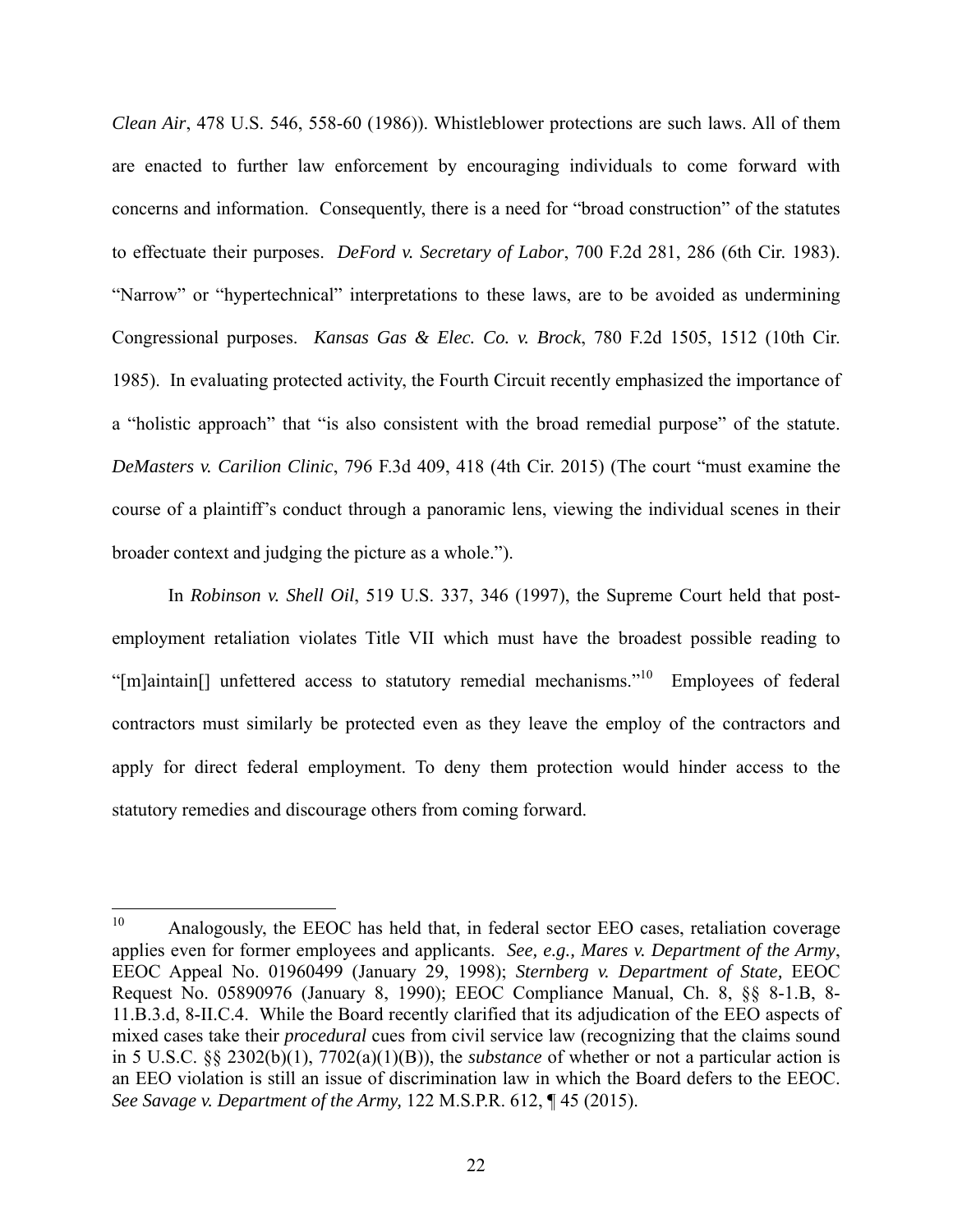USERRA was not implicated in the fact pattern below; at no point does the Initial Decision indicate any possible uniformed service for Mr. Abernathy, and there is no indication of an attempt to raise a USERRA claim at the Board, OSC or DOL/VETS. Accordingly, the Board does not need to reach USERRA issues to decide the instant case, and there is a risk that any such opinion on USERRA issues would venture, as discussed *supra,* into prohibited advisory opinion territory.

In the alternative, the Board has applied *in pari materia* analysis to construe certain of USERRA's provisions. *See Whittacre v. Office of Personnel Management,* 120 M.S.P.R. 114 (2013). However, *in pari materia* is a tool for statutory interpretation, but cannot overbear the plain text of the statute itself. As the Board instructs, "Where, as here, there is specific statutory language delineating who may file a Board appeal under USERRA, we will not look to more general language in other statutes to determine USERRA's standing requirements." *Silva v. Department of Homeland Security* 112 M.S.P.R. 362, ¶ 7 (2009).

USERRA contains an express provision (38 U.S.C. § 4302) which specifies that, in the event of a conflict between USERRA and some other legal protection, whichever law gives better protections to the veterans controls. As a result, any comparative textual analysis involving USERRA must ensure maximum protection for veterans. USERRA's terminology does not use the terms "applicant," "employee," and "former employee" in the same sense that they are used in the WPA. References to "applicants" typically mean applicants to join the uniformed services, while coverage for applicants for employment in the WPA sense is described as: "A person [...] shall not be denied initial employment [...]." *See* 38 U.S.C. § 4311(a).<sup>11</sup> USERRA provides reprisal protection to applicants. *See* 38 U.S.C. § 4303(4)(A)(v), § 4311; 20

 $11$ Similarly, 50 U.S.C.  $\S$  3341(j) deals with applicants for security clearances rather than applicants for employment. *See generally* 50 U.S.C. § 3341.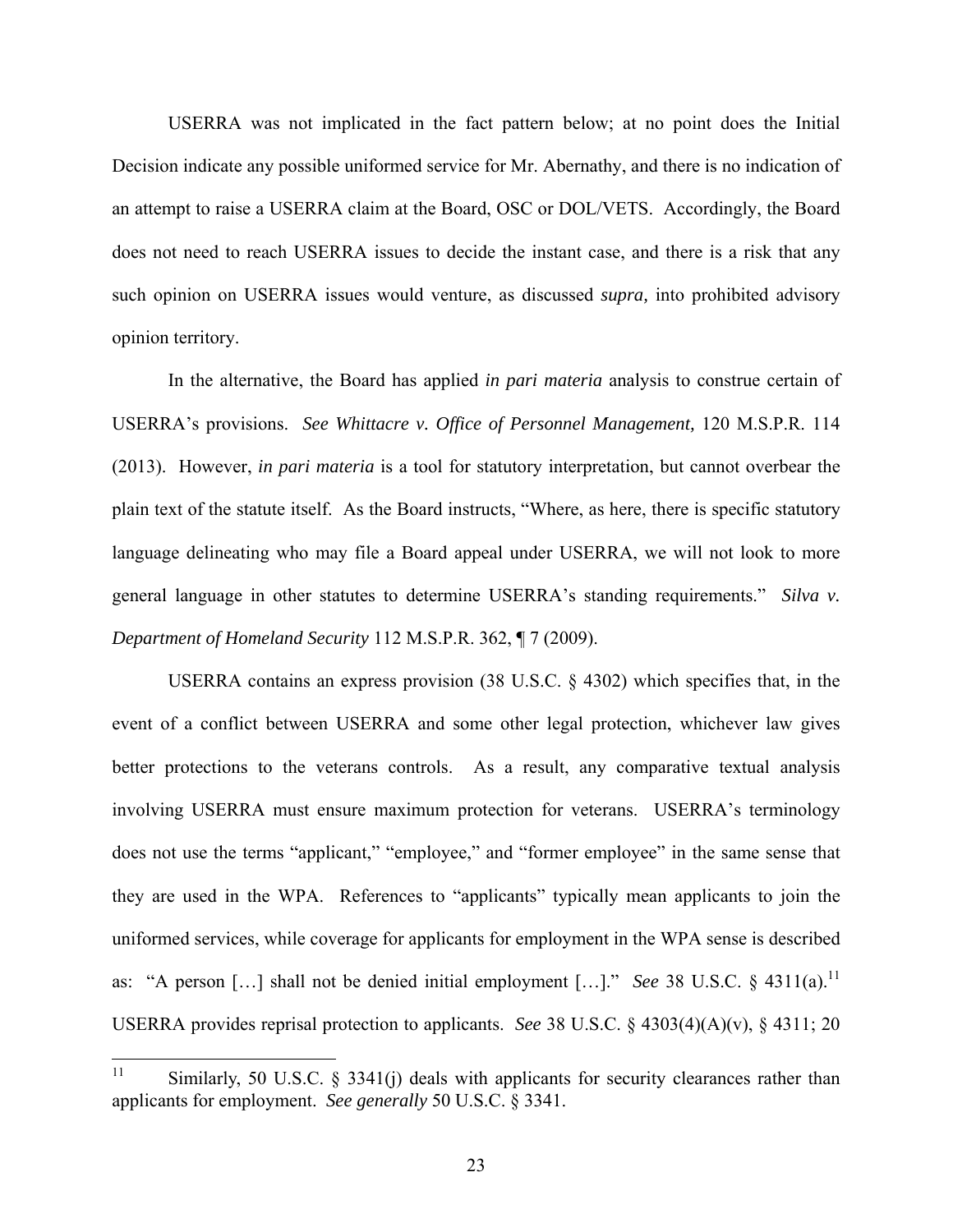C.F.R. § 1002.40.12 USERRA also covers protection from retaliation to former employees. *See*  20 C.F.R. § 1002.5(c); *cf.* 38 U.S.C. § 4303(b) (definition of benefit includes "severance pay, supplemental unemployment benefits").

 The Initial Decision below unjustifiably tears a gaping hole in the web of federal whistleblower protections. While the employees of federal contractors are protected by 10 U.S.C. § 2409 and 41 U.S.C. § 4712, and applicants for federal employment are protected by 5 U.S.C. § 2302, the Initial Decision denies WPA protection for the employees of federal contractors when they become applicants for federal employment—or for that matter, any individuals who engage in whistleblowing up to the minute before they file their application for federal employment. This holding is inconsistent with the remedial purposes of both laws and would discourage both federal and private sector employees from coming forward with valuable information. In the WPA, Congress explicitly included "applicants," thereby ensuring seamless protection between the applicant's prior employment and a subsequent application. Reading applicant coverage out of the WPA now with a judicially-narrowed definition of who constitutes a protected "applicant" would improperly weaken the Congressionally-erected structure for expansive whistleblower reprisal protections.

<sup>12</sup> The statutory standing provisions for federal sector USERRA cases are not found in 38 U.S.C. § 4324 (a procedural provision that discusses the procedural aspects of adjudication of USERRA claims before the Board), but instead in the definitional provisions (*e.g.* 38 U.S.C. § 4303) and the provisions which establish the acts which give rise to a USERRA cause of action (*e.g.* 38 U.S.C. § 4311). The term "person" in this context is really defined more by those who have rights protected under USERRA, and so takes the parameters of the nature and limits of the rights violated. *See, e.g.*, 38 U.S.C. § 4322(a). The use of the term "person" as it appears in USERRA is an artifact of its predecessor statutes which provided reemployment rights for World War II veterans. *See, e.g.*, *McKinney v. Missouri-Kansas-Texas R. Co*., 357 U.S. 265, 269 n.1 (1958) (quoting Sec. 9(d) of the Universal Military Training and Service Act); *Fishgold v. Sullivan Drydock & Repair Corp*., 328 U.S. 275, 278 n.1 (1946) (quoting Sec. 8(a) of the Selective Training and Service Act of 1940).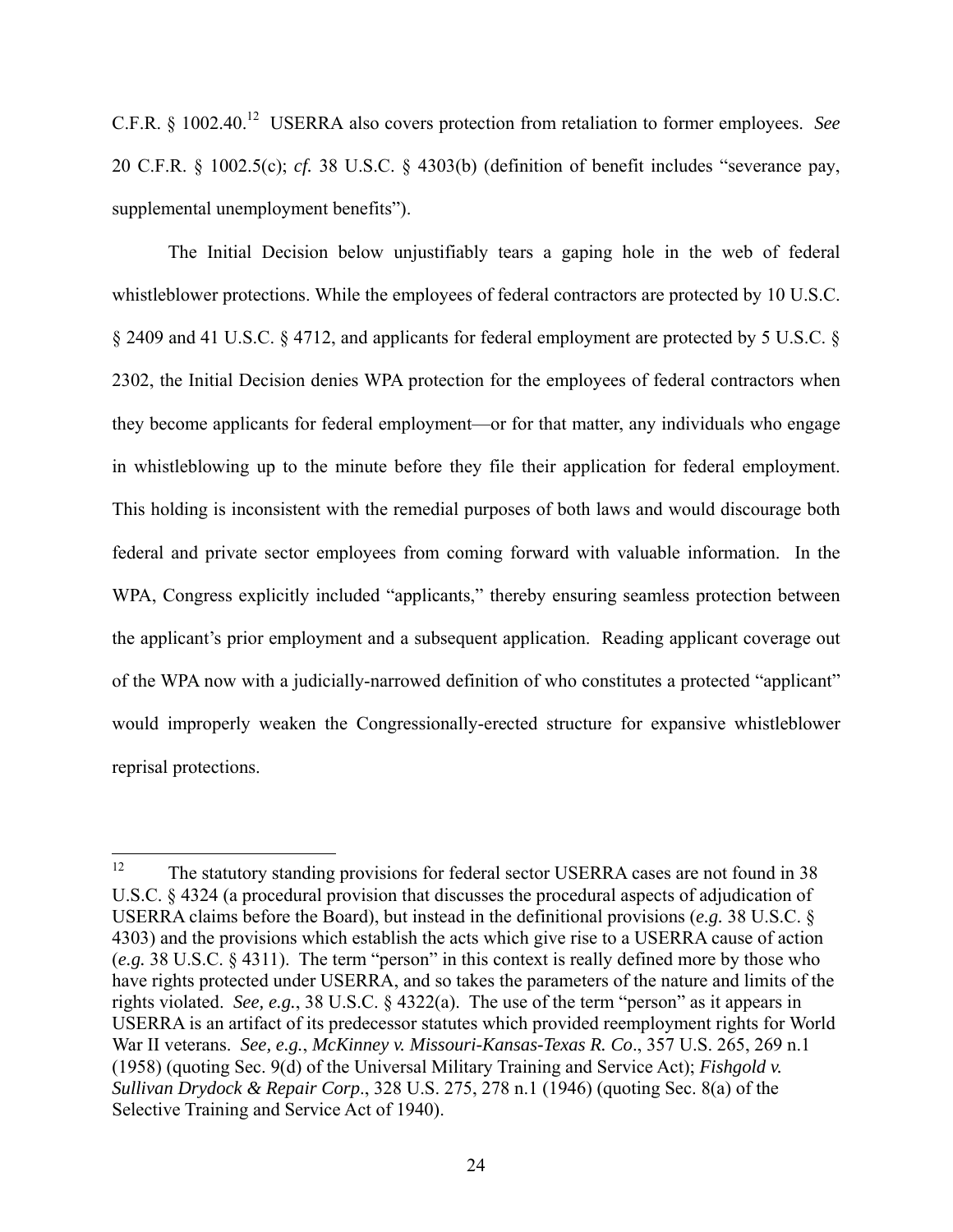# **IV. Whistleblower Reprisal Statutes Often Overlap, with Potentially Concurrent Coverage and Standing.**

Federal whistleblower reprisal protections are not based on any single statute and were not concurrently enacted. Instead, whistleblower reprisal protections are often a mixture of individual statutes, each with their own filing deadlines, remedial provisions, and scopes of coverage. This reflects the earnest policy of Congress, which has consistently passed new laws in order to protect whistleblowers from reprisal.

As such, coextensive coverage and overlap between statutory whistleblower reprisal protections for government employees, applicants, and contractors is not unusual.

For example, consider the hypothetical of a former civil service employee who is working as a government contractor for the Department of Defense, who blows the whistle on fraudulent overbilling of the government by their employing contracting company, with a kickback arrangement for the contracting officer's representative (COR), and then suffers reprisal when a Department of Defense employee orders the government contracting company to fire the employee. This individual potentially would be covered by four overlapping whistleblower protection statutes: the WPA (covering the employee as a "former employee"), 10 U.S.C. § 2409 (covering the employee as an employee of a contractor blowing the whistle on misconduct in a Department of Defense contract), 41 U.S.C. § 4712 (covering the employee as an employee of a contractor blowing the whistle on misconduct in a federal contract during the pilot program) and 31 U.S.C. § 3730(h) (protecting the employee from *qui tam* reprisal for reporting on a false claim against the government).

This sort of overlap is known to occur in other areas of the Board's jurisdiction. For example, coverage of sexual orientation discrimination claims under Title VII, in light of the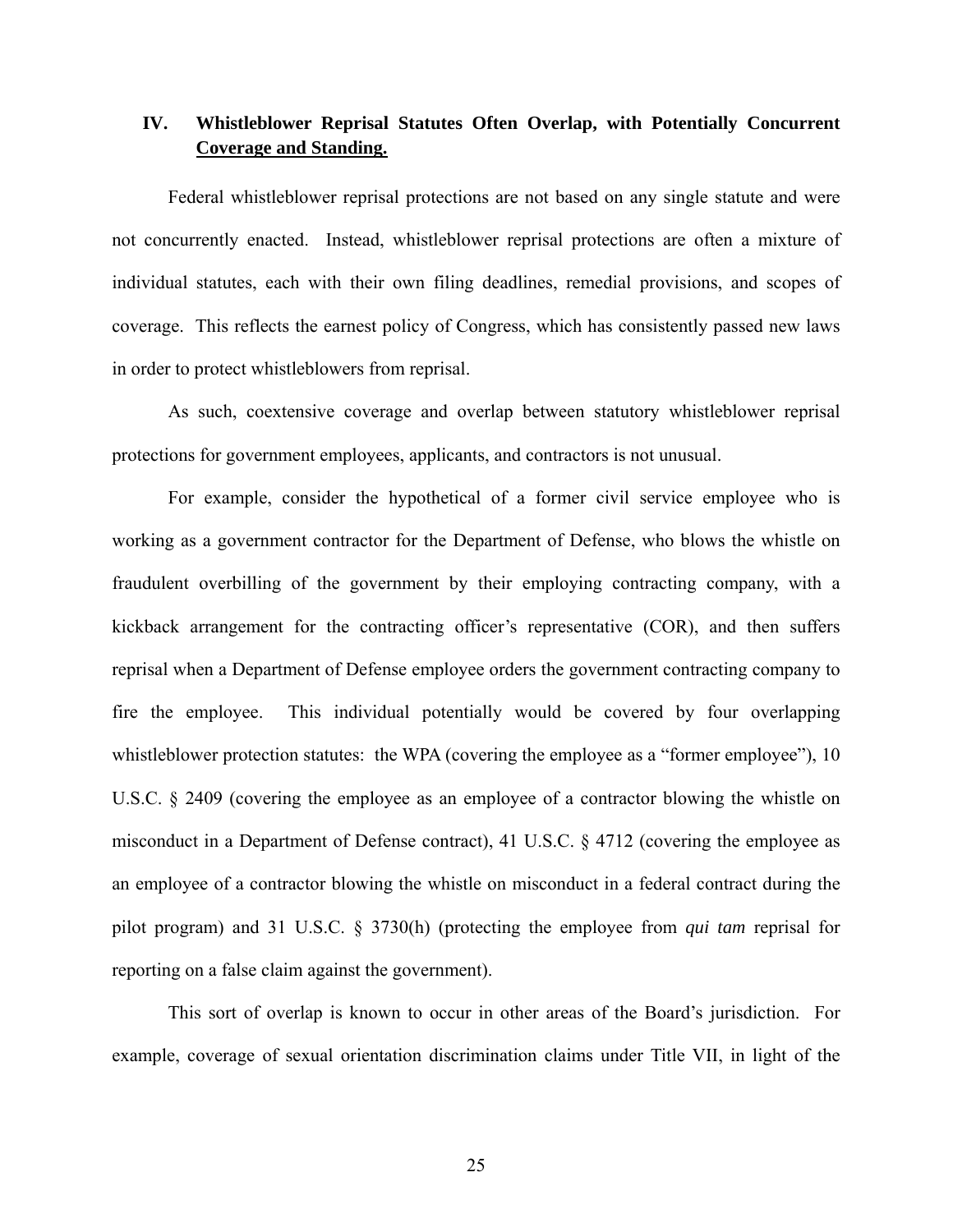EEOC's recent decisions in *Macy, Veretto* and *Couch*,<sup>13</sup> and 5 U.S.C. § 2302(b)(1) overlap with 5 U.S.C. § 2302(b)(10), a situation which the Board indicated was not problematic in its recent joint report with OSC, FLRA and OPM.<sup>14</sup> As a result, there is no reason that USERRA—which is not explicitly codified as a PPP in 5 U.S.C. § 2302(b)—necessarily would have the same standing requirements as the WPA.

The overlap is perhaps also helpful in ensuring more comprehensive protection for whistleblowers. The Board has historically rejected application of joint employer analysis to WPA cases,<sup>15</sup> even though the Board recognizes the joint employer analysis for USERRA claims16 and the EEOC accepts the joint employer analysis in its federal sector discrimination caselaw.<sup>17</sup> Absent the benefit of joint employer principles, the existence of overlapping whistleblower reprisal statutes increases the chance that a given act of whistleblower reprisal does not fall through the cracks between different statutes.

The Department of Labor has recognized that whistleblower laws can overlap and whistleblowers may assert claims under more than one at the same time. *See, e.g*., *Trueblood v. Von Roll Am., Inc*., ALJ Nos. 2002-WPC-003 to 006, 2003-WPC-001, at 25 (ALJ Mar. 26, 2003),

<sup>13</sup> 13 *See Couch v. Department of Energy,* EEOC Appeal No. 0120131136 (Aug. 13, 2013); *Macy v. Dep't of Justice*, EEOC Appeal No. 0120120821 (April 20, 2012); *Veretto v. United States Postal Service*, EEOC Appeal No. 0120110873 (July 1, 2011).

<sup>14</sup> OPM, "Addressing Sexual Orientation and Gender Identity Discrimination in Federal Civilian Employment" (June 2015), *available at* https://www.opm.gov/policy-dataoversight/diversity-and-inclusion/reference-materials/addressing-sexual-orientation-and-genderidentity-discrimination-in-federal-civilian-employment.pdf.

<sup>15</sup> *See, e.g., Special Counsel ex rel. Hardy v. Department of Health & Human Services*, 117 M.S.P.R. 174 (2011).

<sup>16</sup> *See Silva,* 112 M.S.P.R. 362, ¶¶ 11-15.

<sup>17</sup> *See Ma v. Department of Health and Human Services,* EEOC Appeal Nos. 01962389, 01962390 (May 29, 1998); *accord Makuch v. Department of Defense*, EEOC Appeal No. 0120114324 (December 12, 2012); *Makovsky v. Department of the Navy*, EEOC Appeal No. 01A60197 (April 7, 2006).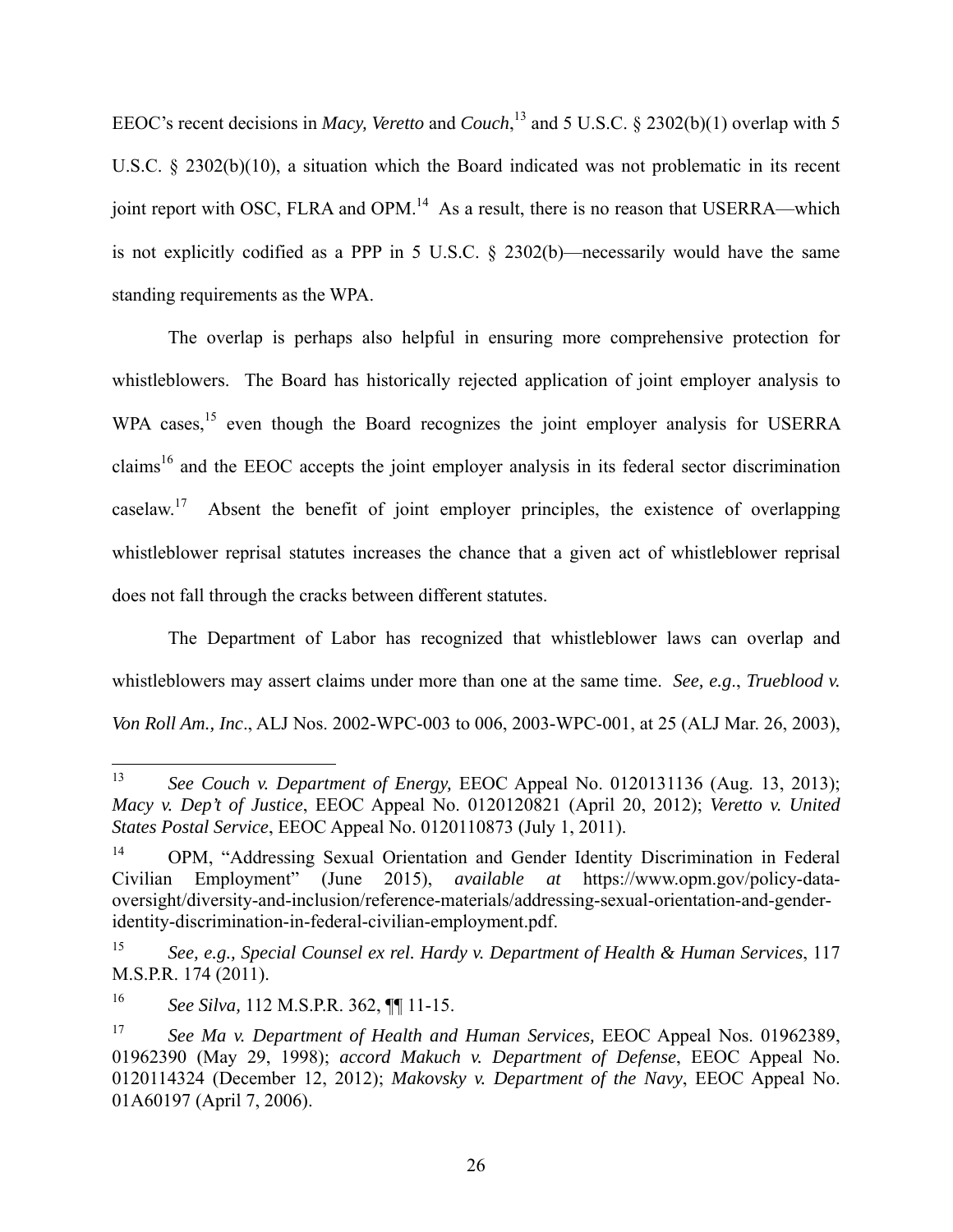(citing *Jayko v. Ohio EPA*, 1999-CAA-5 ALJ Oct. 2, 2000)) ("[A] complainant can assert jurisdiction under all of these statutes in the same proceeding, if the complainant has participated in activities in furtherance of the objectives of all the statues."); *Jenkins v. U.S. Environmental Protection Agency*, 92-CAA-6 (Sec'y, May 18, 1994); *Minnard v. Nerco Delamar Co*., Case No. 92-SWD-1 (Sec'y, Jan. 25, 1994).

NELA urges the Board to do the same, by recognizing that the WPA is part of a web of whistleblower protections Congress stitched together to accomplish the purpose of encouraging employees to speak up whenever remaining silence can cause serious problems for the government and the public. The Board's application of the explicit language of the WPA will strengthen this web, and will reaffirm its clear precedent on this issue. The Initial Decision, if undisturbed, would punch a wide hole in this web, and return this Board to the type of judicial undercutting of WPA coverage that the WPEA sought to end forever.

#### **CONCLUSION**

 NELA urges the Board to reverse the decision below, find that job applicants are covered by the WPA, even if the protected disclosure was made prior to their filing of their relevant job applications, and remand for a hearing on the merits.

Respectfully submitted by:

Richard R Renne

Richard R. Renner Andrew J. Perlmutter Kalijarvi, Chuzi, Newman & Fitch, P.C., Passman & Kaplan, P.C. 1901 L Street NW, Suite 610 1828 L Street NW, Suite 600 Washington, DC 20036 Washington, DC 20036 (202) 331-9260 (202) 789-0100 (877) 527-0446, fax (202) 789-0101, fax *rrenner@kcnlaw.com aperlmutter@passmanandkaplan.com*

 $\mathcal{L}_{\text{untrivial}}$